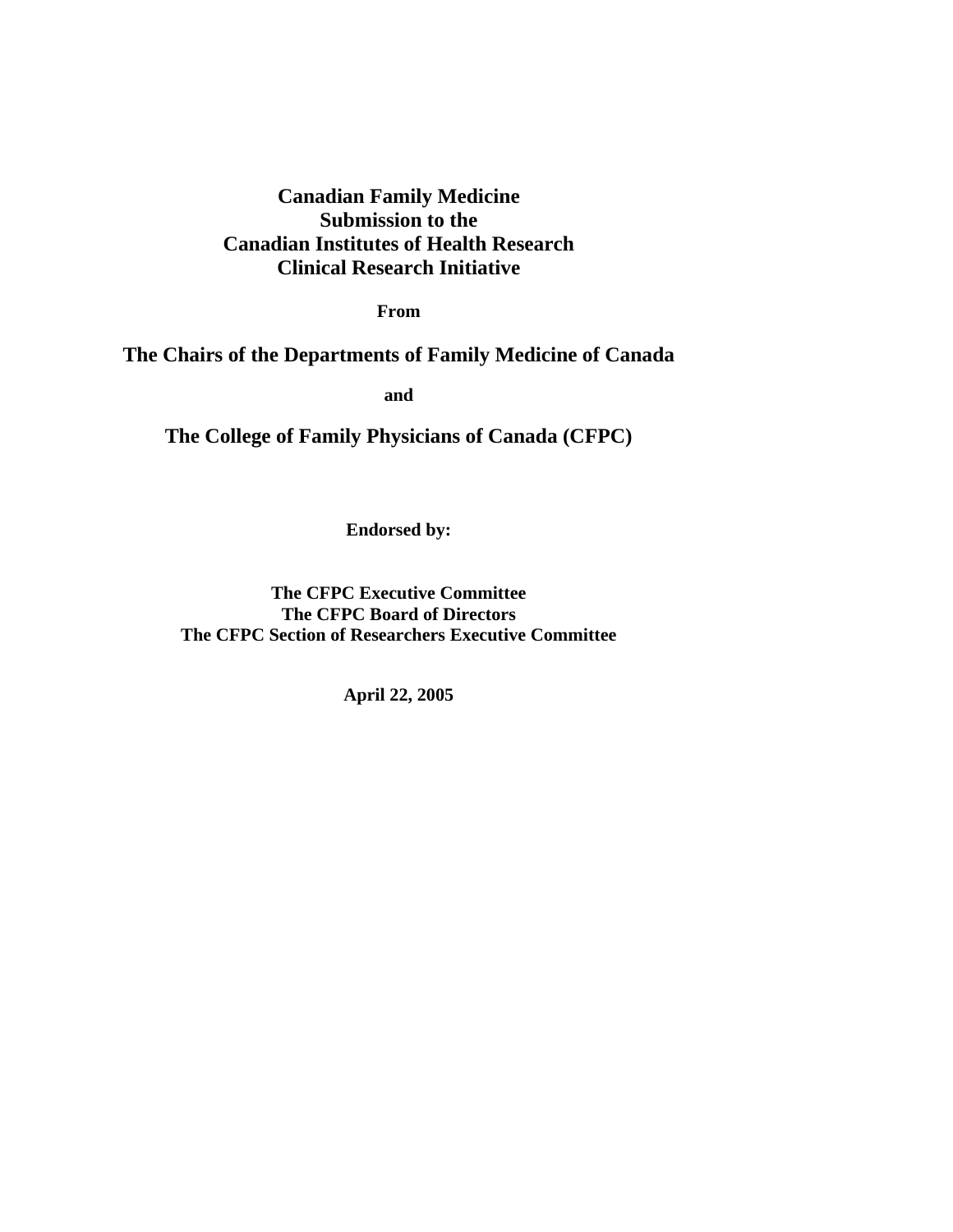### **Authorship Acknowledgements:**

 Chair, Queens Department of Family Medicine,) **Walter Rosser, MD, FCFP** (Chair, CFPC Section of Researchers, and

**Ruth Elwood Martin, MD, FCFP** (UBC Department of Family Practice) co-authored this submission, with the help of:

- conceptual and budgetary ideas, manuscript preparation, from Daphné Savoy, BA (Research Facilitator, UBC Department of Family Practice)
- editorial suggestions from Stefan Grzybowski, MD, FCFP (UBC Department of Family Practice)
- of the College of Family Physicians of Canada (CFPC) *The Need for an Institute of Primary Care* • several sections of writing from the 2001 Discussion Paper by the Section of Researchers
- editorial comments, generated on April  $9<sup>th</sup>$ , 2005, at the l retreat of the CFPC Section of Researchers Executive Committee

 Canadian Family Medicine Submission to the CIHR Clinical Research Initiative April 22, 2005

 $\overline{a}$ 

Page 2of 22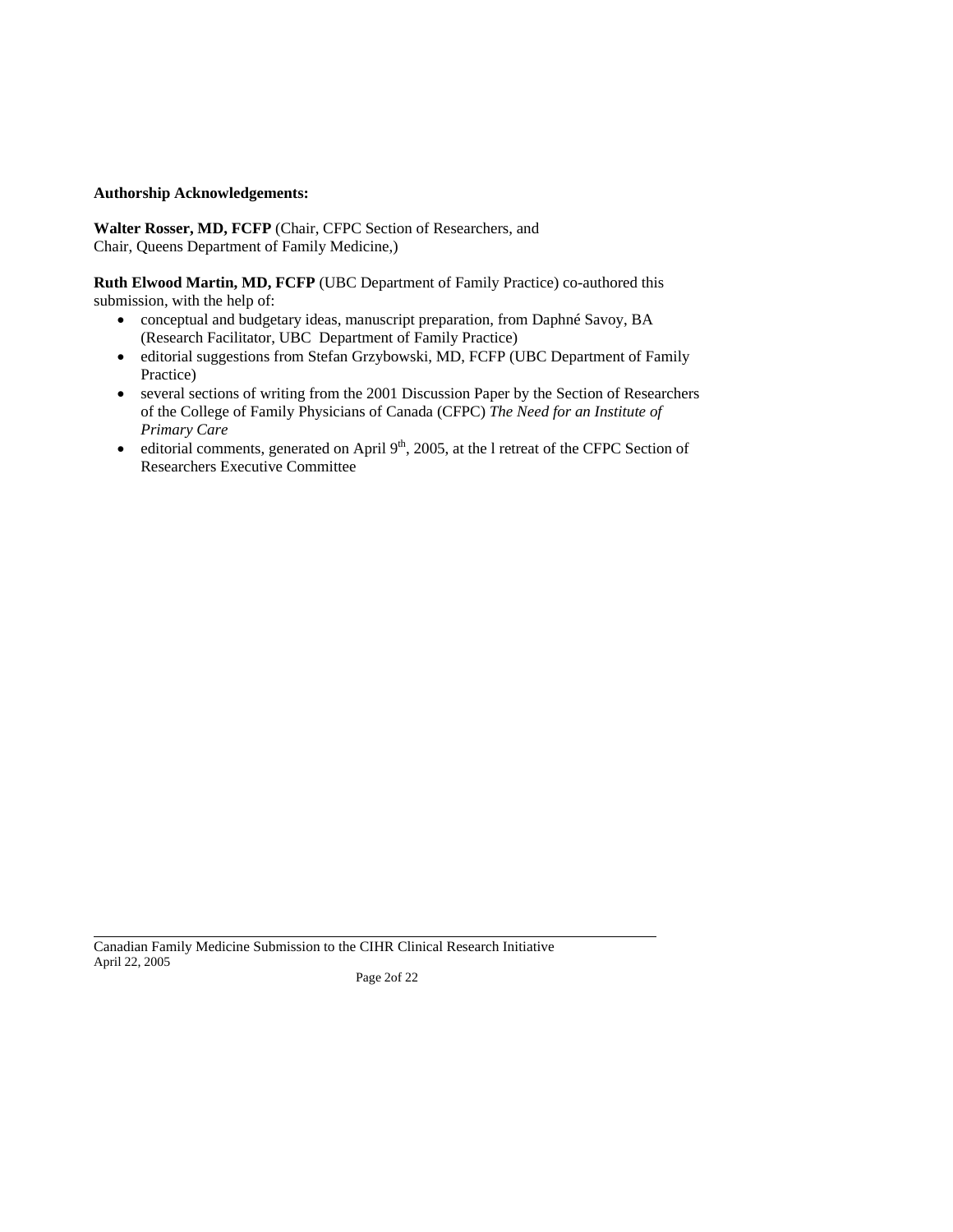## **Executive Summary**

 The health of a nation is associated with the strength of its primary care system. In Canada, the provide primary care as members of multi-disciplinary teams and alternative health care delivery majority of primary care is provided by family physicians, although many family physicians now models.

In the past 10 years, there has been significant erosion in the accessibility of primary care for the people of Canada. There has also been a systematic lack of investment in family medicine research capacity in Canada. Our goal is to suggest actions by which CIHR might strategically invest in strengthening family medicine research, which underpins the knowledge base of the Canadian primary care system.

Clinical practice is the foundation of family medicine research. It also links health services to the population served. Family medicine research is based on questions that arise from family medicine practice. The results of family medicine research can influence future medical education, transform patient care and improve the health of patients, their families and communities, and populations. Practice-based research networks in family medicine can serve as efficient means of conducting patient-oriented research.

Currently, there is inadequate funding for Canadian family medicine clinician-researchers and for family medicine research infrastructure. For example, CIHR Clinician Scientist awards do not enable family physician clinician-researchers to maintain their clinical practice, which is the activity that fuels their research inquiries.

Research)<sup> $\int$ </sup> which recommended: the development of programs to create and appropriately fund stable career paths for clinician-researchers, and improved infrastructure for clinical research We are responding to the recommendations of MUST (Multi-Stakeholder Taskforce on Clinical (specifically the creation of clinical health research centres). Our response focuses on the discipline of family medicine. However, our recommendations are highly relevant to all the interdisciplinary providers in the primary care health system.

We recommend that the Canadian Institutes of Health Research invest in:

- stable career paths, must accommodate family physicians who wish to combine clinical practice with research, must be flexible and must be gender sensitive. o Establishing Family Medicine Clinician-Researcher salary awards, which will integrate research activity into the clinical practice of family medicine. These awards must be
- across Canada o Establishing Clinical Research Centres in Family Medicine and Primary Health Care
- o Infrastructure support for the development of clinical practice-based research networks (PBRNs) in family medicine across Canada
- medicine clinical research as a major focus o Establishing a Canadian Institute of Clinical Research, which would support family

 Canadian Family Medicine Submission to the CIHR Clinical Research Initiative April 22, 2005

 $\overline{a}$ 

Page 3of 22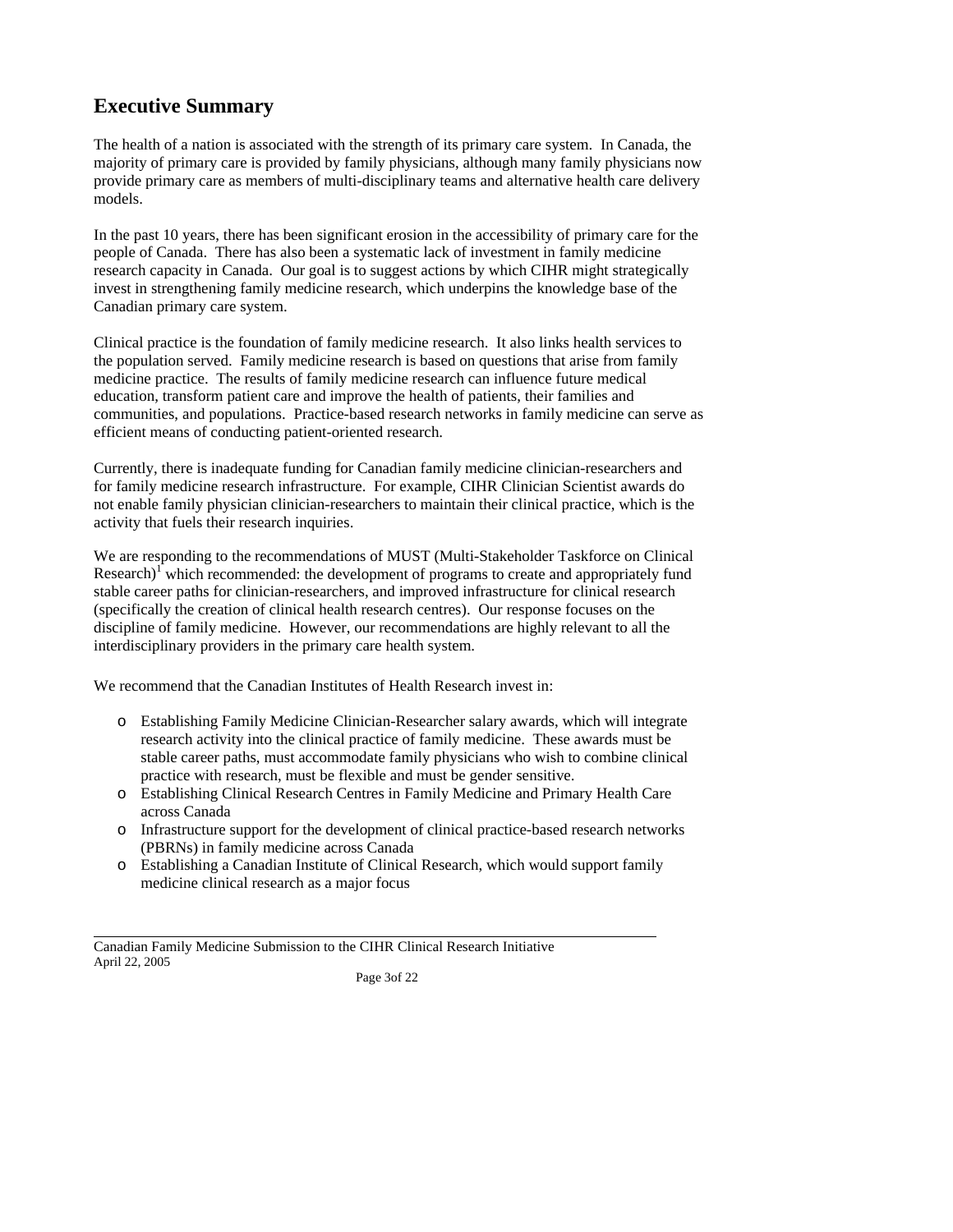## **Goal of this submission**

Research)<sup> $\int$ </sup> which recommended: the development of programs to create and appropriately fund stable career paths for clinician-researchers, and improved infrastructure for clinical research (specifically the creation of clinical health research centres). Our response focuses on the We are responding to the recommendations of MUST (Multi-Stakeholder Taskforce on Clinical discipline of family medicine. However, our recommendations are highly relevant to all the interdisciplinary providers in the primary care health system

Our goal is to suggest actions by which the Canadian Institutes of Health Research might strategically invest in strengthening family medicine research, which underpins the knowledge base of the Canadian primary care system.

## **Background**

 $\overline{a}$ 

## **1. Defining family medicine and primary health care**

Family medicine (known as primary care in the U.S.A. and the U.K.) may be defined as:

 *"first contact, continuous, comprehensive, and coordinated care provided to individuals and populations undifferentiated by age, gender, diseases or organ system".*<sup>2</sup>

Primary health care is defined by Health Canada as follows:

 *"the first place patients go when they need health advice or care and it is the place responsible for coordinating the access to other parts of the health care system.* 

*Examples include visits to family doctors, nurse practitioners and mental health workers; telephone calls to health information lines; and advice received from pharmacists. It is also the best part of the health care system to prevent illness and injury and promote good health.*  3

 and innovative health care delivery models (such as the integrated community model) in providing primary care.<sup>4</sup> However, family medicine is acknowledged as the largest provider of Increasingly, family physicians in Canada are working as members of multi-disciplinary teams primary care to Canadians in terms of patient contact, continuity, comprehensive and coordinated health care.<sup>5</sup> Therefore, family medicine is the focus of this document.

## **2. A strong primary care system is essential for the health of a nation**

Over the past three decades, the World Health Organization<sup>6,7,8</sup> and such prolific researchers as Starfield et al. $9-14$  have developed evidence linking the strength of the primary care system in a country to improved health outcomes and more cost effectiveness.

 Canadian Family Medicine Submission to the CIHR Clinical Research Initiative April 22, 2005

Page 4of 22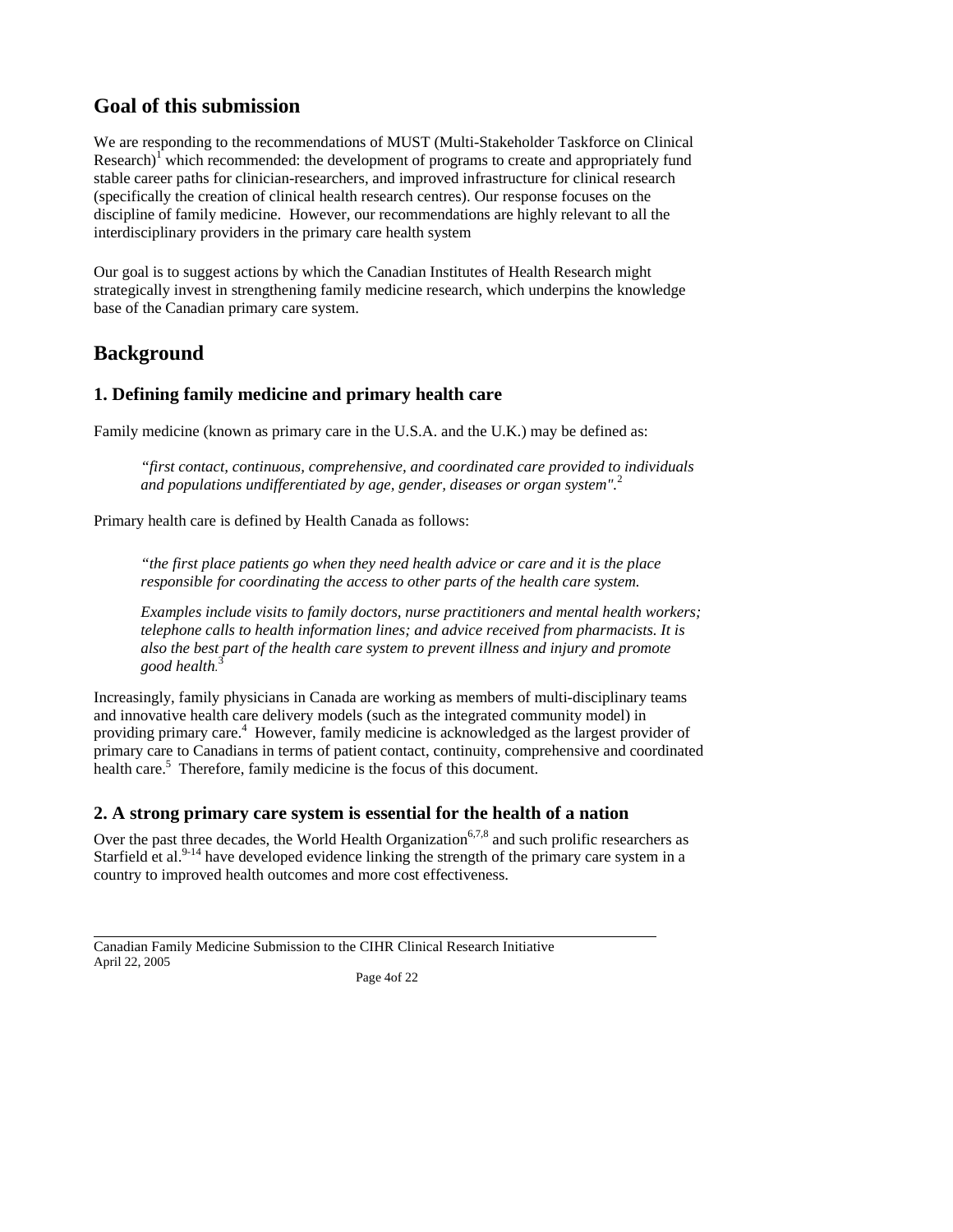point of entry to the medical system for most Canadians; they also provide most of the importing family physicians from other countries to Canada has become a high priority for provincial and federal governments, as they attempt to address the increasing shortage of family physicians in Canada. Approximately 30,000 family physicians/general practitioners are currently practicing in [Canada.15](https://Canada.15) These physicians provide the majority of health care contacts for patients and are the continuity, comprehensive and coordinated health care. Training more family physicians and

 Zealand and Canada. Our American neighbours willingly recruit Canadian trained family family physicians provide high quality health care that is more cost effective than specialist This model of health care delivery is found in Britain, Netherlands, Scandinavia, Australia, New doctors in order to increase their proportion of primary care physicians. They have found that provided primary care. In the U.S.A., family physicians comprise only 15% of all physicians, as compared to Canada, where the proportion of family physicians is approximately 50%. The U.S.A. is striving to increase the proportion of family physicians in their system.

## **3. Family medicine research and its importance**

Family medicine research may be defined as:

*Family medicine research is the endeavour of answering questions, which arise from the context of family medicine practice, for the purpose of understanding and improving patient clinical care and the health of patients, their families and communities, and [populations.](https://populations.16)*<sup>16</sup>

 Family medicine research builds and applies new knowledge that enhances and strengthens the practice and the discipline of family medicine. Therefore, the investment of resources into family medicine research capacity will strengthen a nation's primary health care system.

Two specific elements of family medicine make it a unique laboratory for clinical research on issues that affect most Canadians:

- i. patients present to family physicians in earlier stages of illness in comparison to patients presenting to other specialties, and
- ii. family physicians have an ongoing relationship with their patients which gives them the opportunity to observe patients continuously over a long period of time.

These two elements provide the essential components for family medicine research. The millions of interventions taking place daily between family physicians and their patients must be appropriately studied to ensure the highest quality, and most cost effective delivery of health care for the Canadian population.

 though there is minimal biomedical representation. Common themes include research pertaining Family medicine research is patient oriented research. It also spans all four pillars of research to the following: $17$ 

- o Clinical observation
- o Evidence-based practice (RCTs)
- o Quality of care

 $\overline{a}$ 

 Canadian Family Medicine Submission to the CIHR Clinical Research Initiative April 22, 2005

Page 5of 22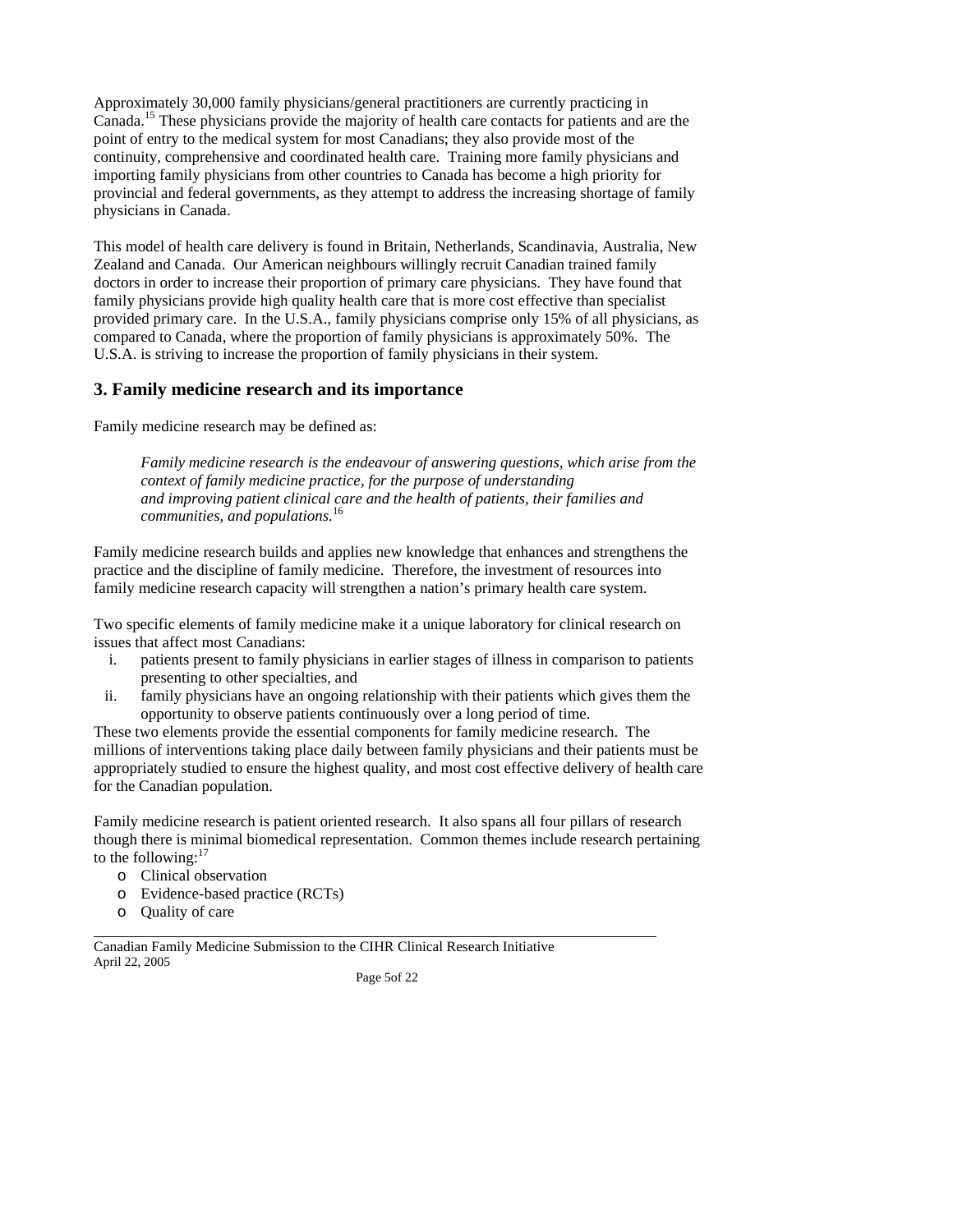- o Health care system use inequalities and determinants of health
- o Illness prevention and health promotion
- o Chronic disease management
- o Early signs of illness

in Figure 1. This work was later replicated and expanded upon by Larry Green et al.<sup>19</sup> White reported that for every 1000 people in a population, 750 will have some illness or injury in a one- not hospitalized; and only 1 person will end up in an academic tertiary care centre. The majority clinical research findings done on highly filtered, referred patients in a specialty practice or in hospitals do not translate well into the undifferentiated family medicine environment.<br>Figure 1: The Ecology of Primary Care The ecology of family medicine clinical research differs from that of specialist or tertiary care clinical research. This is illustrated by the work of Kerr White et al, $^{18}$  whose work is illustrated month period. Of these 750 people, 250 will go to see their family physician (primary care). The family physician will treat 235 of these 250 people on an ambulatory, primary care basis. The family physician will admit 9 of these 250 people to hospital himself or herself, where a consultation with a specialist may or may not occur; 5 others will be referred to a consultant, but of clinical research is carried out in the academic tertiary care centres, although the greatest incidence of illness or injury presents elsewhere. The environment in which research is carried out has a significant impact on how the results are translated into clinical practice. Hence,



Monthly prevalence estimates of illness in the community and the roles of physicians, hospitals, and university medical centres in the provisional of medical care (Adults 16 years of age and older)



Adapted from: White KL, Williams TF, Greenberg BG. The ecology of medical care.<br>New England journed of Medicine 1961;265:885-892

 Canadian Family Medicine Submission to the CIHR Clinical Research Initiative April 22, 2005

 $\overline{a}$ 

Page 6of 22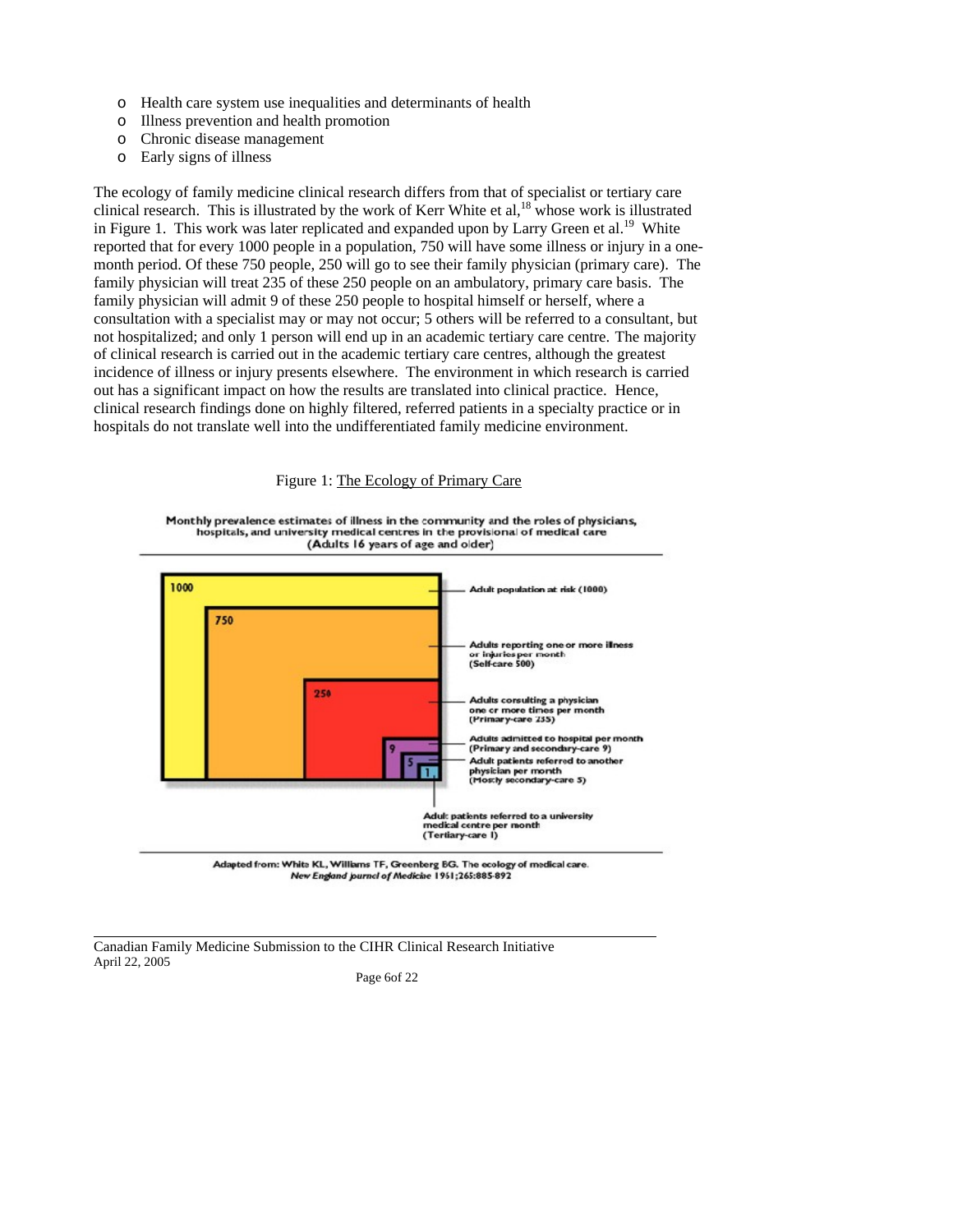## **4. Other countries recognize the importance of family medicine (or primary care) research**

## **Australia:**

 primary care by creating Divisions of General Practice throughout the country, and by providing funds for research and development projects over an eight-year period. As a consequence, The Australian Federal Government made a major investment in building research capacity in primary care research was fast-tracked, encouraging added external funding, with a resultant increase in the numbers of primary care researchers and excellent research projects. A particular emphasis has been placed on evidence-based medicine, working with the Cochrane Centre for South East Asia, located at Flinders Medical School in Adelaide. The National Information Service, based at Flinders, provides a vehicle for the exchange of research findings and development for researchers. In 2004, the Australian government invested in the establishment of the **Australian Primary Health Care Research Institute**.

### **United Kingdom (U.K.):**

 physicians in the U.K.) and nurses, was a relatively new field. It was considered essential that an The Medical Research Council in the United Kingdom (U.K.) mounted a Topic Review in Primary Care in January 1996, which resulted in solid support for primary care research, including specific funds targeted both to research training and to carrying out health services research initiatives. The training component was deemed particularly important. At that time, primary care research carried out by general practitioners (the equivalent term for family appropriately trained, research capable work force be created that looked at the world through primary care lenses, and that had the necessary research skills and experience to address the questions that need to be answered from this perspective. The British research establishment recognized the importance of this direction. Funding was dedicated to the **Research and Development General Practice Scheme** and a major **National Primary Care Research Unit**  was established and funded, reflecting the importance they had placed on primary care research.

# **United States of America (USA):**

 $\overline{a}$ 

 known as the Center for Primary Care Prevention and Clinical Partnership (CP3)), within the Department of Health and Human Services, is the lead agency charged with supporting research designed to improve the quality of healthcare, reduce its cost, improve patient safety, decrease The American Academy of Family Physicians, recognizing the importance of research within the discipline, has allocated \$7.7 million dollars to support Family Medicine research. In 1995, the United States of America (U.S.A). established a **Center for Primary Care Research** (now federal Agency for Healthcare Policy and Research (AHRQ) The AHRQ, a part of the U.S. medical errors, and broaden access to essential services.

**Formatted Formatted**

 Canadian Family Medicine Submission to the CIHR Clinical Research Initiative April 22, 2005

Page 7of 22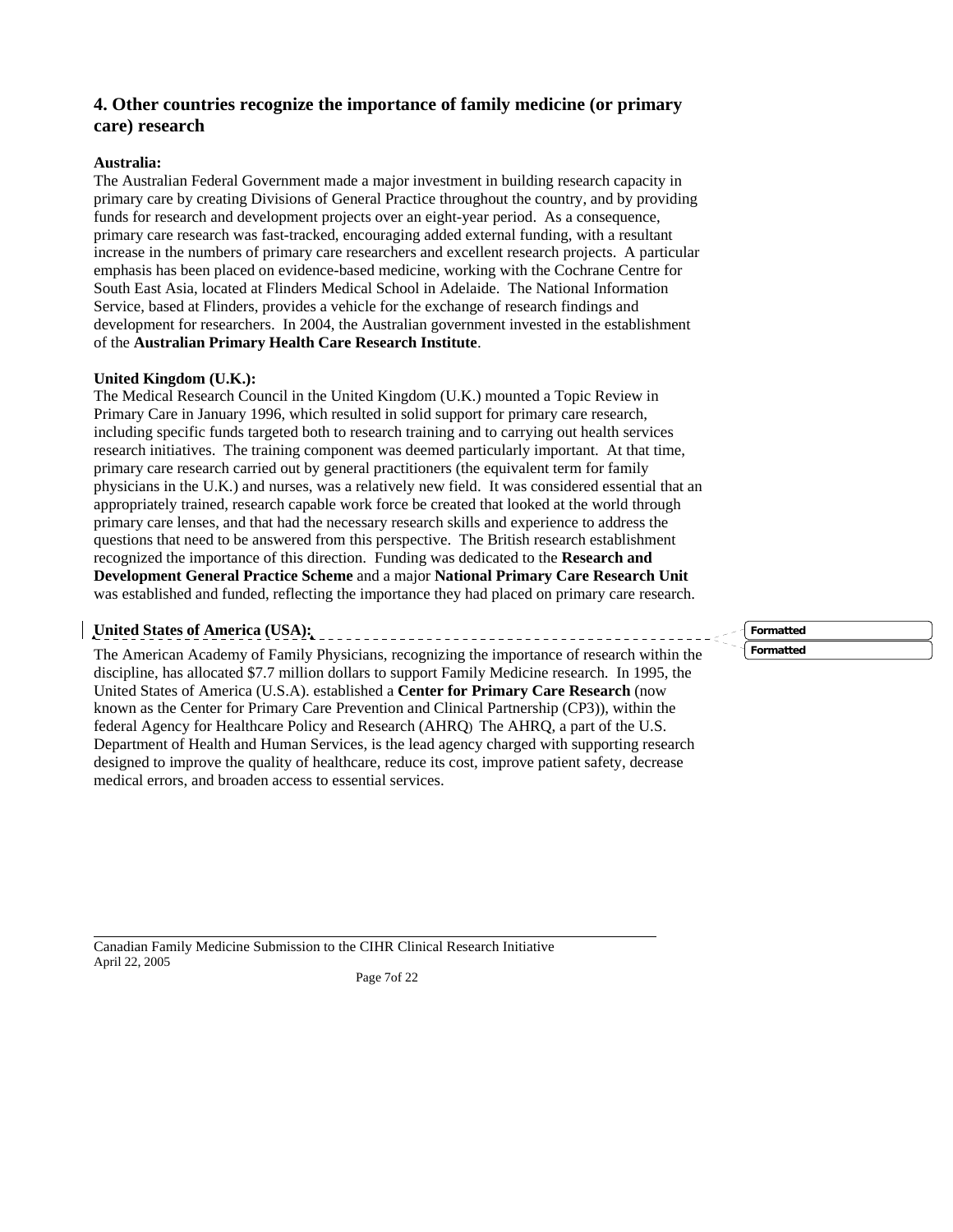# **Current funding structures for family medicine clinical research in Canada are inadequate; there is need to develop funding structures specifically for family medicine research across Canada**

 dramatic increase in funding in the past 5 years, and has increased investment in health services strategic programs dedicated to addressing areas of need. A process of transformation was multidisciplinary and community based research; expanded health services and population health research funding; linking public health to health services. Although we welcome the process of for family medicine research, family medicine clinician-researchers in Canada will still be unable to access CIHR funding. Hence, Canadian family medicine research, and the primary In 1999-2000 CIHR spent less than 1% of its \$257 million dollars in research funding in the area of Health Services research while investing over 80% in biomedical research. CIHR received a research almost 16 fold by 2002-2003. Thirty per cent of CIHR funding is now dedicated to outlined for CIHR, in which key themes were identified, which included: a move towards more transformation in CIHR, we suggest that unless CIHR develops funding structures specifically care system itself, will flounder.

 In Canada, the College of Family Physicians of Canada established the Section of Researchers in local funding successes at provincial levels, we are still without national funding structures to strengthen family medicine research in Canada. 1995, with a mandate to link the sixteen schools of Family Medicine with community-based family medicine researchers, in order to improve their research capacity. However, despite some

 Despite the lack of research infrastructure, Canadian family medicine researchers have Canada and internationally. Some examples include: contributed to improving patient health, and to our understanding of primary health care in

- determining a simple method of accurately diagnosing streptococcal infected throats, which results in reducing antibiotic use by up to  $70\%$ <sup>2</sup>
- • strategies of measuring blood pressure that increase accuracy of determining who will benefit most from treatment $^{21}$
- demonstration that doing an episiotomy during childbirth does more harm than good, $^{22}$
- demonstrating improved clinical outcomes from proper usage<sup>23</sup> • developing measures of the patient centered method of interacting with patients and
- proving that a simple urine test for cystitis will reduce antibiotic use by up to  $30\%^{24}$
- finding that practical exercise strategies provided by family physicians for the elderly will improve quality of life and lower cardiovascular risk<sup>25</sup>

 It must be noted that approximately 500 research articles were published in 2002-2003 by Canadian family medicine [researchers.26](https://researchers.26) These examples demonstrate **the great potential that awaits realization if appropriate infrastructure and salary support were available for departments of family medicine to achieve equivalence with other clinical disciplines**. Supporting family physician clinical researchers, as is presently done in the U.K., the Netherlands, and Australia, $^{27}$  offers Canada the possibility of leading the world in developing practical solutions for improving the delivery of primary care.

 Canadian Family Medicine Submission to the CIHR Clinical Research Initiative April 22, 2005

 $\overline{a}$ 

Page 8of 22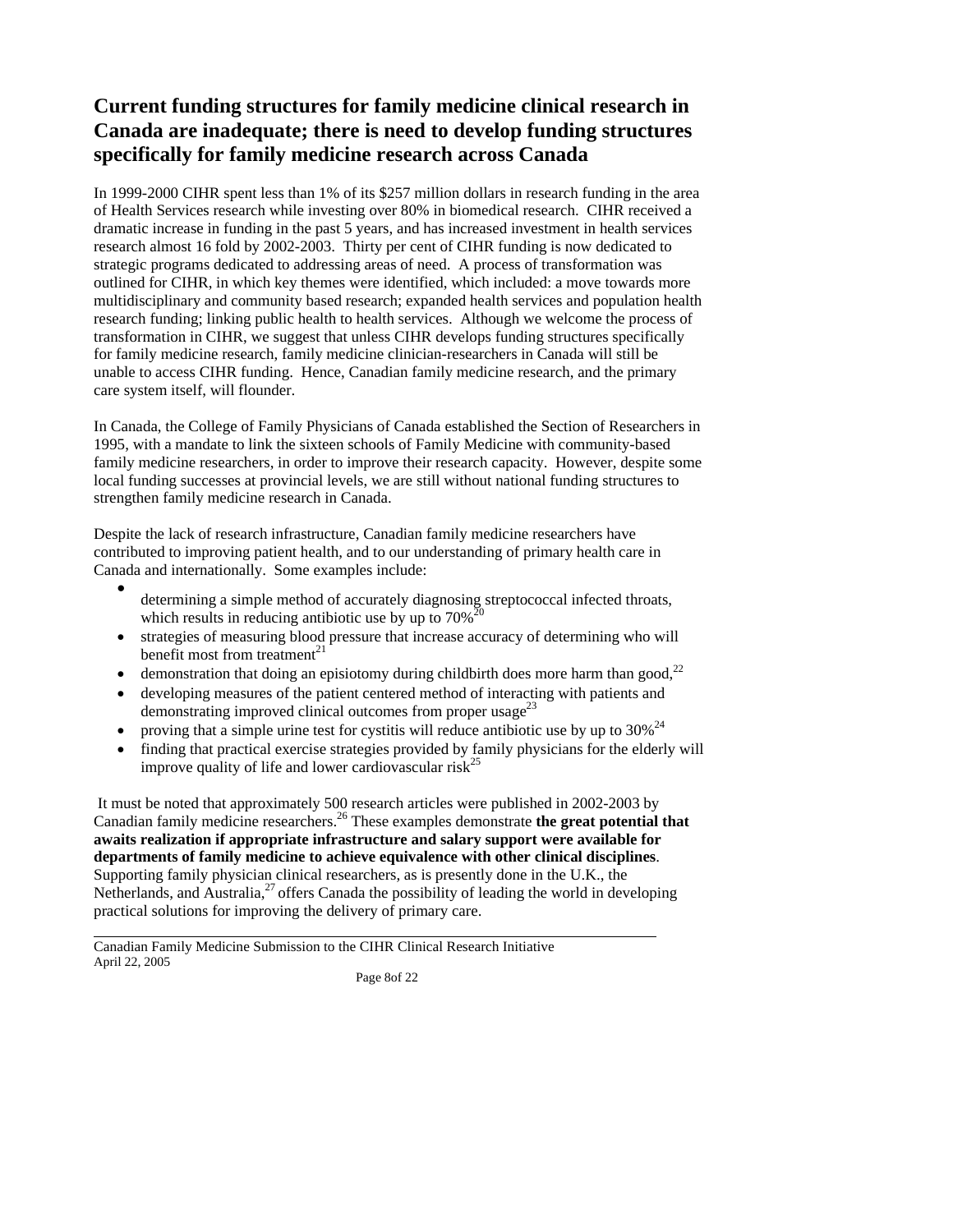research; secondarily, primary health care research centres and clinical practice based research We will now outline four recommendations for the CIHR to establish funding structures that are necessary for the development and sustainability of family medicine research in Canada: primarily, family medicine training awards and salary awards and an institute of clinical networks.

# **1. The establishment of training awards and salary awards specifically intended to increase research capacity in Family Medicine**

 research capacity in family medicine for 3 reasons: It is necessary to establish training awards and salary awards specifically intended to increase

- is not sustainable; indeed it contributes to the problem as articulated in the MUST Report.<sup>1</sup> **1.** In the past, many family physicians have pursued their love of research without receiving financial compensation, recognition, promotion or administrative infrastructure. This model
- **2.** Appropriate funding for family medicine research would increase the family physician workforce, which would strengthen the delivery of primary health care in Canada
	- **i.** Preliminary evidence suggests that part-time scholarly activity for family physicians, which is appropriately remunerated, is associated with increased sustainability and professional satisfaction.<sup>28</sup>
	- Canadian medical students state they would not choose family medicine if they family medicine as a career.<sup>29</sup> **ii.** Increasing numbers of medical students would be attracted to family medicine, if financially viable and flexible family medicine clinician-researcher training awards and salary awards were available. Ninety-seven percent of graduating were interested in a research career, and fewer medical students are now selecting
- **3.** CIHR salary awards (See Appendix 1) do not currently meet the needs of family physicians because:
	- i. Most family medicine researchers do not want 70% research time. A family practice, etc). These questions fuel the family medicine researcher's drive to physician's clinical practice is his/her laboratory and 30% time family practice is generally not sustainable. Clinical family practice generates a multitude of questions (e.g. relating to diagnosis and therapies for common illnesses which present at the undifferentiated stage; effective management of family medicine populations with co-morbid conditions; delivery of care; implementing change in contribute to the knowledge base of family medicine in order to improve patient care. Previous work suggests that a combination of 50% research and 50% clinical work is [ideal.](https://ideal.30)<sup>30</sup> However, other combinations, such as  $40\%$  research and 60% clinical work, or 20% research and 80% clinical work are also feasible.
	- ii. Many family physicians become interested in research late in their career, after propelled their clinical questions into research ideas. Hence, the current CIHR emphasis on the 'life-time researcher' excludes many potential family medicine their experience as a clinician and their accumulated clinical dissonance has clinician researchers.

 $\overline{a}$ 

Page 9of 22

 Canadian Family Medicine Submission to the CIHR Clinical Research Initiative April 22, 2005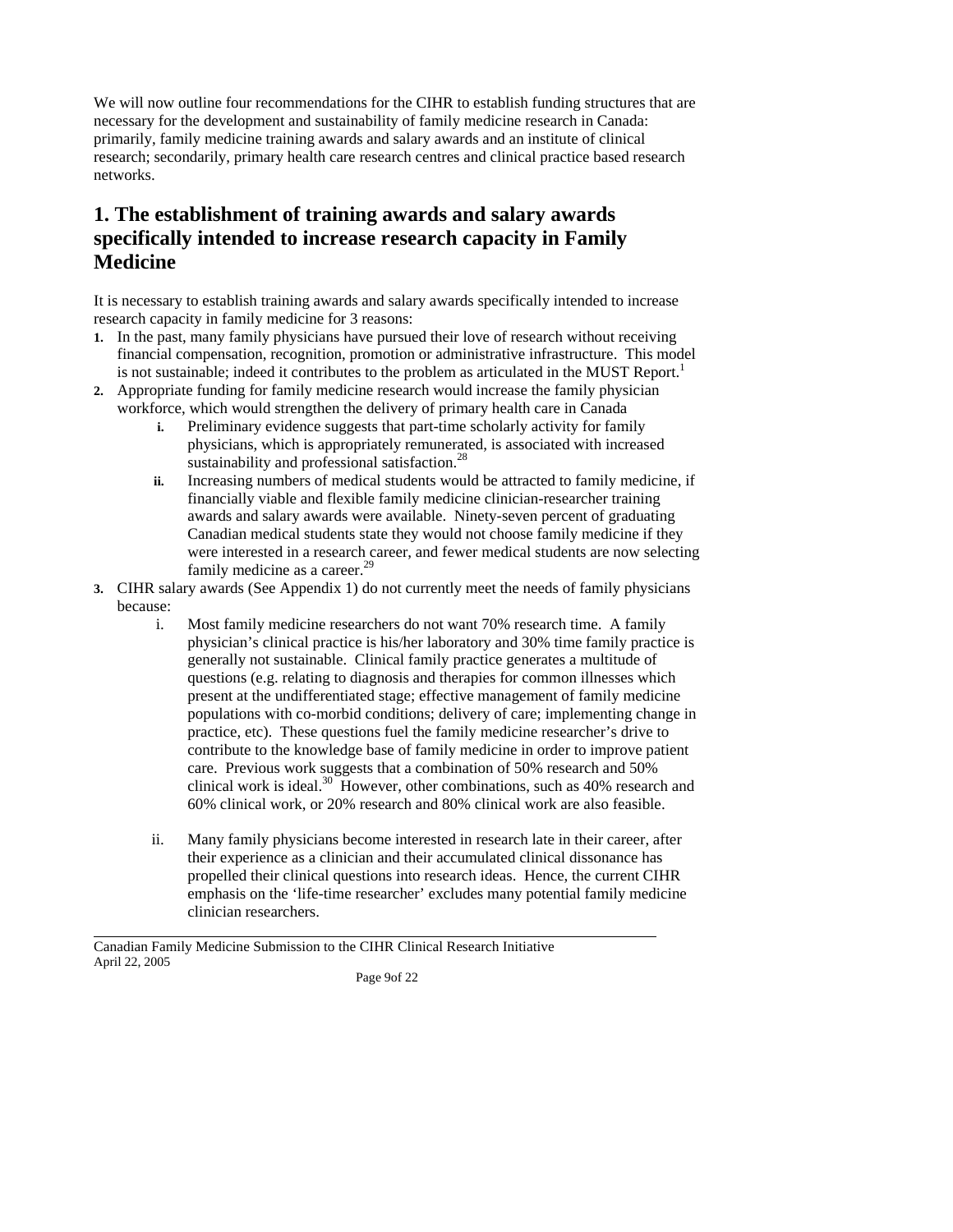- acknowledge that female family physicians, who have juggled clinical practice with family responsibilities, may enter family medicine research even later than their 'mid-career' male researcher colleagues. Alternatively, some family iii. In order to be gender sensitive, CIHR clinician researcher award criteria need to physician researchers early in their careers may chose to work part-time, which might translate into allocating their time into 25% practice and 25% research, and 50% for family commitments.
- MD/PhD qualification. There are numerous examples of nationally and internationally successful researchers with MD level qualifications. The professional requirement for CIHR family medicine research salary awards Alternatively, a MD who has gained knowledge of research methods/design, school) and has the ability to work as a PI or co-PI of a multi-disciplinary iv. Family medicine clinician researcher salary awards should not be limited to the should be flexible. An MD/Masters combination should be acceptable. through experience or via training in another discipline (i.e. prior to medical research team should also be acceptable.

In order to strengthen family medicine clinical research, we recommend the establishment of the following Training Awards and Salary Awards, which should be specifically allocated for researchers in family medicine:

## **a) The establishment of Family Medicine training awards and salary awards (for medical students, family medicine residents, and family physicians newly in practice)**

 purposes. 1) it would increase the profile of research in family medicine and, 2) it would also i) *Undergraduate Training Awards*: Targeted at supporting medical students, and allowing them to spend summer fellowships working with family medicine researchers. This would serve two contribute to improving the profile of family medicine for all medical students. Ideally, awards should be available at each medical school on a competitive basis.

 They should have flexible options and be gender sensitive. ii) *Graduate Training Awards*: To be available competitively across the country for research training as a clinician researcher. These awards should allow for Masters and PhD level training.

 traditional option of 70% research time) and must be gender sensitive (part-time options and funding for part-time awards) available for new investigator clinician researchers, each of five receipt of a CIHR or similar major award during the first 3 to 4 years of the award (or, part-time equivalent output measures), a career track for family medicine researchers would be established. iii) *New Investigator/Junior Salary Awards*: A stable career track for family physician clinician researchers is needed. Awards must be flexible (with options of between 20% to 40% research time with corresponding 80% to 60% clinical, education and administrative time, as well as the parental benefits). If there were five to ten 40% research salary awards (or, the equivalent years duration, that required an output of an average of two peer reviewed papers annually and

 $\overline{a}$ 

Page 10of 22

 Canadian Family Medicine Submission to the CIHR Clinical Research Initiative April 22, 2005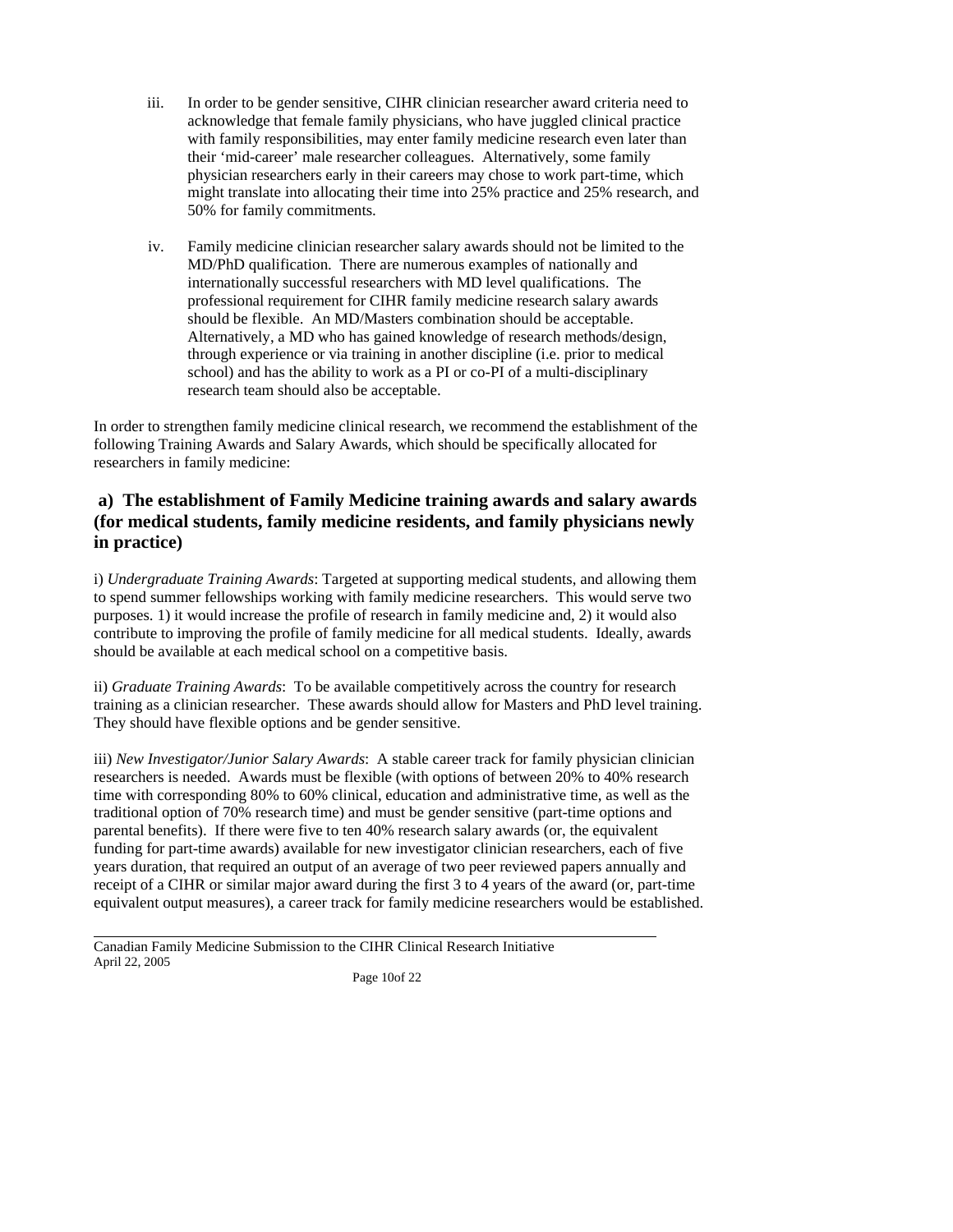## **b) The establishment of mid/late Family Medicine training awards and salary awards (for practicing family physicians who wish to conduct research later in their careers)**

 physicians who wish to pursue research training as a clinician researcher. These awards should i) *Mid/late Training Awards:* Available competitively across the country for practicing family allow for Masters and PhD level training, should have flexible options, and be gender sensitive.

 One successful CIHR-funded program already exists to train mid-life family physicians as training programs are needed across Canada. clinician researchers, and provides graduate training awards.<sup>31</sup> More funded family physician

 ii) *Mid/late Salary Awards:* Awards of 5 years in duration, renewable once; and with options for compete on the basis of their productivity after 5 to 10 years of clinical research. The start time for eligibility for these awards should be linked to the time when their research output begins, which could be up to 10 or 15 years post graduation. These awards should have flexible options, 20% to 40% research time protected for mid-career researchers. These individuals would and be gender sensitive.

 One successful program of flexible salary awards for mid/late career family physician clinician years, but requires more secure long-term funding. More mid/late salary awards are needed for researchers already exists in [Canada.](https://Canada.32)32 It has received Vancouver Foundation funding for 3 family physician clinician researchers across Canada.

iii) *Senior Family Medicine Salary Awards:* Awards of 5 years in duration, available each year for senior family medicine researchers who have an excellent track record of holding CIHR grants, and achieving an international reputation for their research accomplishments.

## **c) The establishment of short-term Family Medicine clinician-investigator awards**

 which are three months of salary funding (\$25,000). These awards would enable clinical family the same (or a variety) of clinical research projects. These awards should also have flexible Family physician clinician researchers could receive *Short-Term Clinician-Investigator Grants*<sup>33</sup> physicians to step out of active practice/teaching to do research, which would also contribute to the overall sustainability of maintaining a family practice. If one clinical group, a family medicine research-network/teaching practice, was involved in a particular research project, then four family physicians could each take, sequentially, a 3-month research sabbatical to work on options.

 award annually for five years, and with an optional additional second, five-year award term. Successful recipients of this award already exist in family medicine. More of these awards should be offered to family physician clinician researchers, with the option of renewing the

 $\overline{a}$ 

Page 11of 22

 Canadian Family Medicine Submission to the CIHR Clinical Research Initiative April 22, 2005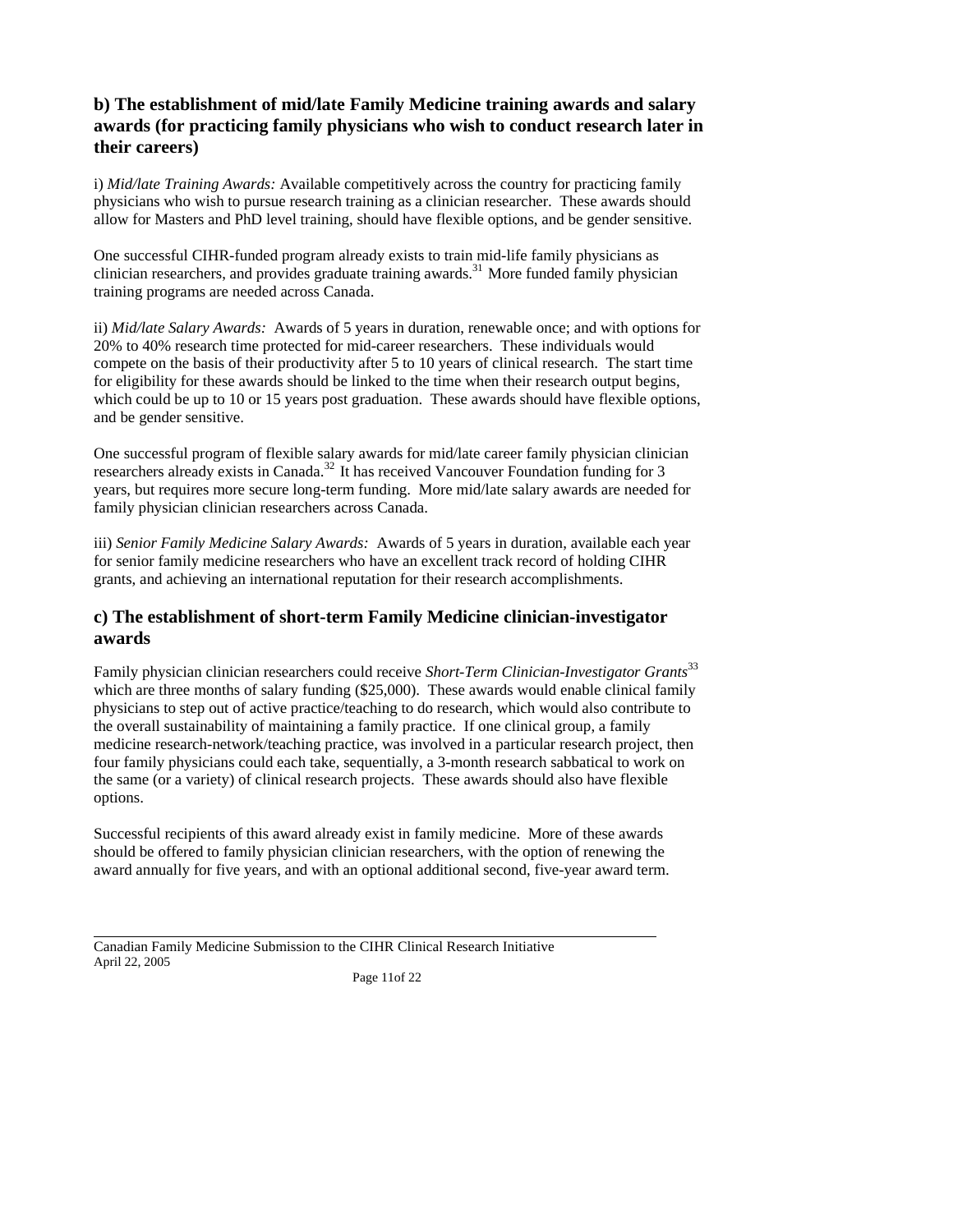# **2. The establishment of Clinical Research Centres in Family Medicine and Primary Health Care across Canada**

 Provision of basic infrastructure support for five clinical research centres in departments of practice-based research network(s) (PBRN), as described in the section #3 below. Also, family medicine across Canada would greatly enhance the current level of family medicine research function. Each research centre could be associated with a family medicine clinical collaboration with nursing, nutrition, social work, psychology, pharmacy, physiotherapy and occupational therapy are essential for a strong research program in the clinical environment.

Infrastructure support for the clinical research centre in family medicine and primary health care would be needed in two forms:

- i. The basic personnel support of a research program in family medicine requires
	- a. Trained personnel in areas such as anthropology, epidemiology, interdisciplinary studies, nursing, psychology and sociology.
	- b. Secretarial and administrative support required to manage, co-ordinate and administer this type of organization.<sup>1</sup>
- ii. Information technology support (dry labs, computers and hand-held computers)

 funding required to establish infrastructure for clinical research would be considerably less than basic science laboratories. Unless this infrastructure support is available, it will be very difficult clinical research within departments of family medicine in Canada. Awards should be for five years renewable on the basis of productivity. The establishment of clinical research centres in Support of such centres should be considered the same as the infrastructure funding required to set up and operate a wet laboratory in basic science laboratory. Hundreds of millions of dollars are now provided for establishing and equipping basic science research laboratories. The to establish strong and effective clinical research programs in family medicine and primary health care. Finding a mechanism to support this infrastructure would be a major advance for family medicine and primary health care is consistent with the MUST report recommendations.<sup>1</sup>

# **3. The development of Clinical Practice-Based Research Networks (PBRNs) in Family Medicine across Canada**

 The development of clinical practice based research networks (PBRNs) in family medicine related to a Clinical Research Centre in family medicine and primary health care, as described in across Canada would strengthen clinical research in Canada. Each clinical PBRN could be section #2 above.

 To ensure sustainability of the PBRNs, community-based clinician researchers who participate in of community family physician clinician-researchers will contribute to the research agenda of the Secure infrastructure funding is needed for clinical PBRNs in family medicine across Canada. each network group must be remunerated for their time spent organizing data collection from their group clinical practice, and attending meetings of the research network. Thus, the 'voice' network, and thus strengthen the 'bi-directional' flow of knowledge.

 Canadian Family Medicine Submission to the CIHR Clinical Research Initiative April 22, 2005

 $\overline{a}$ 

Page 12of 22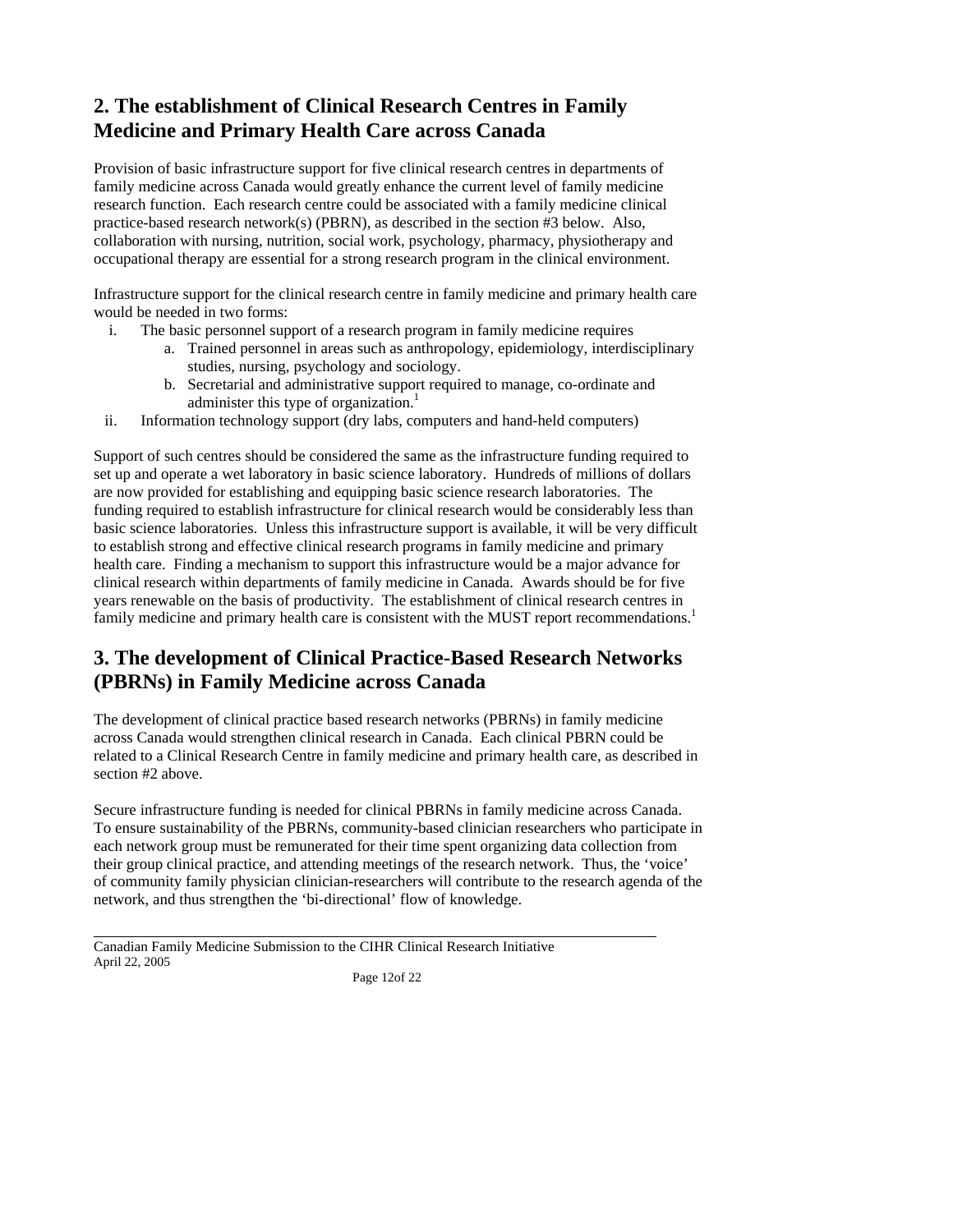The following section describes how each of the eight endeavours, articulated by the CIHR medicine clinical practice-based research networks (PBRNs) in Canada. national consultation to strengthen clinical research in Canada<sup>34</sup> can be implemented by family

 *gained from the basic biomedical science laboratory and socio-behavioural research, 1. "bridge the translational gap between on the one hand, the discoveries and insights and on the other hand the careful evaluation of new agents and approaches for diagnosis, prevention and therapy in patients and healthy individuals at risk"* 

 Networks in family practice are our research infrastructure. Currently, there is one national network (NaReS) and three regional networks in Canada. Networks have the capacity to gather hand held Internet connected tools, and feeding data directly to a central server. Simultaneously, guidelines, research results, and the latest clinical information can be fed back to network information back to participants. This strategy offers an excellent approach for evaluating new greatly contribute to bridging the information gap for many new discoveries. Extensive potential to improve the health and quality of health care delivery for all Canadians. To achieve several thousand family physicians located across every geographic region of the country. data from large numbers of practices using electronic medical records, the Blackberry or similar participants at the "point of patient care". The few networks presently functioning in Canada lack the resources to purchase currently available technology, and as a result, they collect data by paper, losing the opportunity for rapid collection of data and transmission of best practice agents and approaches for diagnosis, prevention, and therapy in patients and healthy individuals at risk. Development of networks with widespread use of currently available technology would sophisticated networks would bring Canada to the cutting edge of new technology that has the this potential would involve both national and provincial networks that ultimately would include

*2. "ensure that the way from bench to bedside to community is bidirectional. As discoveries flow from the laboratory to the patient, so must clinical observations and questions flow back to provide new directions for basic investigations. Patient needs should contribute* 

*to the rationales for the relevance and funding of basic research"* 

 Research networks developed in other countries are traditionally bi-directional. Family research projects. [These questions could then be reflected back to CIHR and form the basis for back to all network participants at the point of contact with the patient has great potential to physicians' research questions arising from their clinical practice are the basis for developing research programs that would address the needs of the population.] Feeding updated information narrow the evidence/practice gap. Family physicians' participation in research projects greatly enhances the chance of their adoption of the findings. If national networks involved several thousand practitioners, then rapid adoption of findings throughout the country would be greatly enhanced.

*3. "facilitate the evaluation of health care strategies for optimal clinical effectiveness and cost-effectiveness"* 

 Canadian Family Medicine Submission to the CIHR Clinical Research Initiative April 22, 2005

 $\overline{a}$ 

Page 13of 22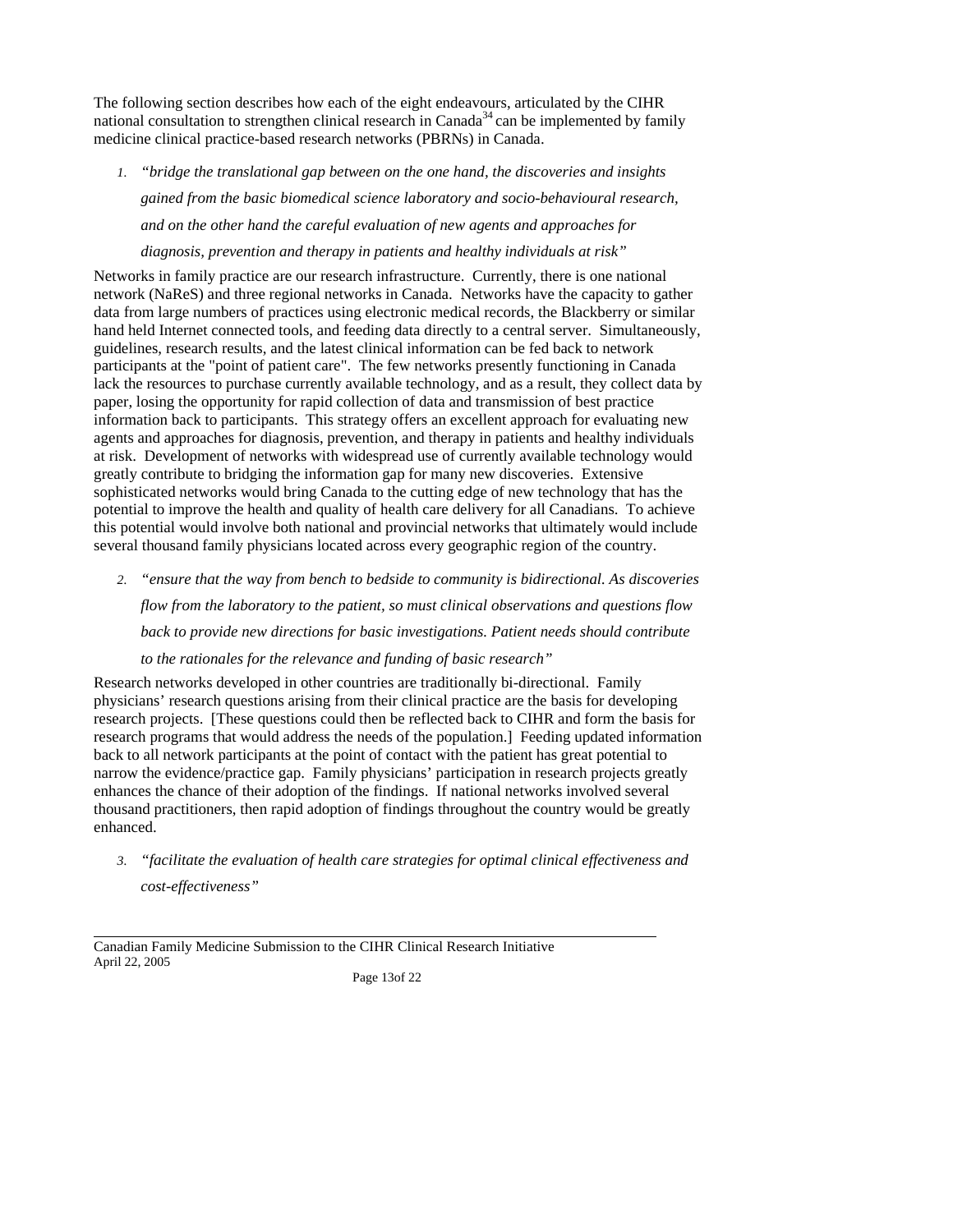The collaboration that has already occurred between health systems researchers and researchers in family medicine provides the basis for much more extensive evaluation of clinical effectiveness and cost effectiveness. With the potential for developing a large "network of networks", which could involve thousands of family physicians, the required information gathering for a specific project could be accomplished in a relatively short period of time.

### *4. "facilitate the ethical treatment of human research subjects and the integrity of clinical*

### *research in accordance with the highest national and international standards"*

 some of whom are family physicians. There are two or three sites in Canada that have already carried out projects assessing the ethics of studies in the family practice setting.<sup>35,36</sup> The issue of Most of the clinical departments of family medicine have a strong connection with bio-ethicists, dealing with medical error in family practice has begun to be addressed in research networks.

*5. "derive in active clinical research settings, the ancillary benefits of rigorous standards of investigation and care, the recruitment of outstanding clinicians and students, the early availability to patients of the most effective proven therapies and early recognition of* 

## *unsafe or ineffective therapies and diagnostics"*

 The impact of creating a number of research centres that are hubs for regional research networks would facilitate the dissemination of the high standards of practice generated by the critical mass of researchers, enabling quick distribution of the information out into the community through the two way flow of information to network participants. Functioning networks have regular meetings with participants for educational, support, and collegiality purposes. These functions would further promote dissemination of the principles of high standards of practice and clinical care.

## *6. "improve health outcomes through the uptake and application of clinical research into practice and policy"*

 obtaining uptake, at the practitioner level, of evidence based policy and clinical practice. This  $al.<sup>37</sup>$  If the network members across the country were made up of a high percentage of identified We believe that the network strategy, as already outlined, provides the most likely route to should have a measurable impact on the population outcomes, as has been shown by Stewart et educationally influential clinicians, the impact of network education would also extend to physicians who are not affiliated with networks. Research done in networks is much more likely to be generalizable to all clinical practices in Canada than research done in tertiary care hospital or laboratory controlled settings.

 *7. "maximize the economic benefits to be derived from ensuring that discoveries made in Canada can be further developed and evaluated in Canada within a robust clinical research environment, bringing economic benefits to Canadians through new economic activity and through a strengthened and more efficient health care system"* 

 $\overline{a}$ 

Page 14of 22

 Canadian Family Medicine Submission to the CIHR Clinical Research Initiative April 22, 2005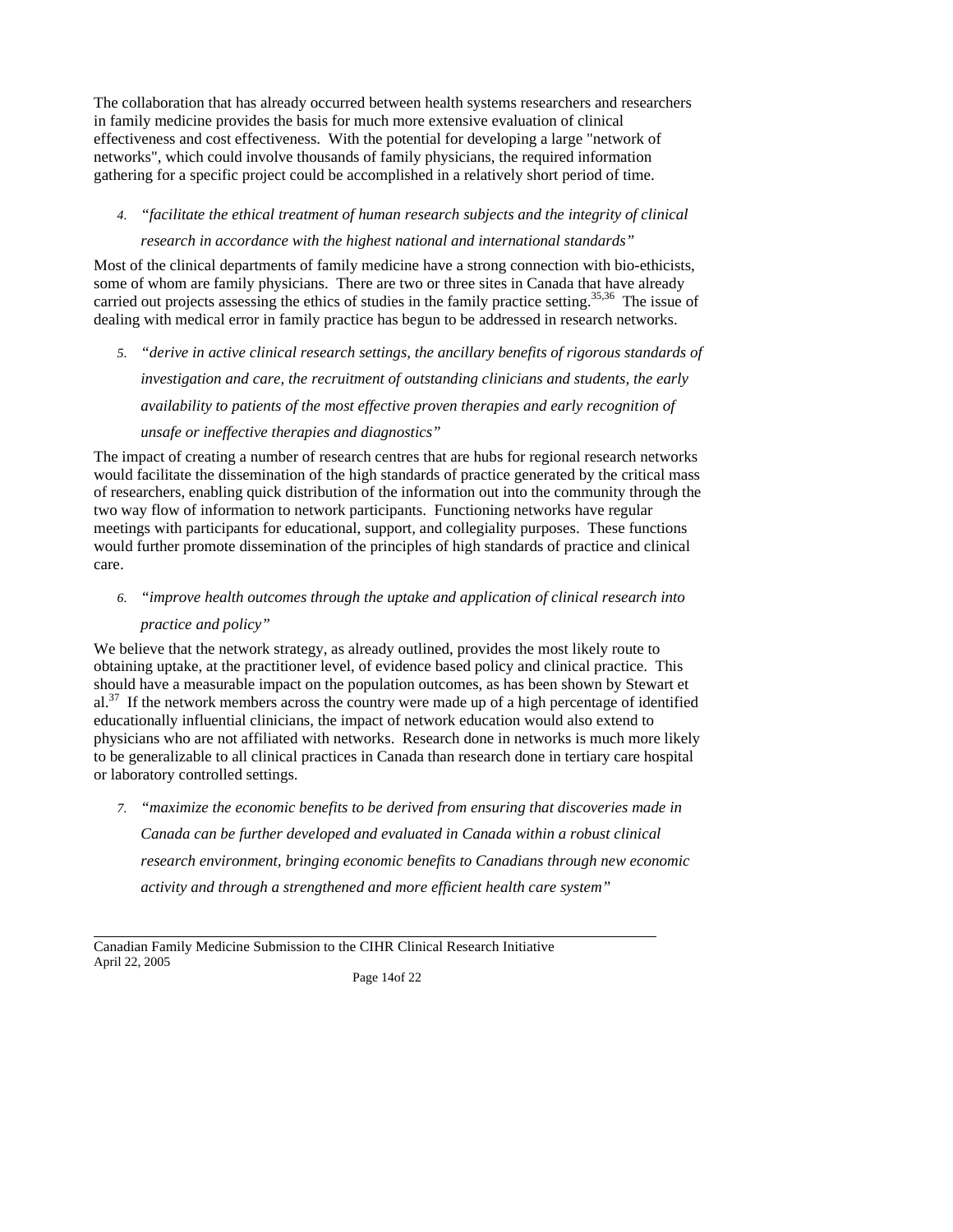methods and data collection hardware used in clinical practice, offers an opportunity to work with software, hardware and other related companies who have the potential to develop strategies The development of research and sentinel networks in Canada, with the ancillary development of that could be used around the world. The advantage of the primary care technology market is that it has the largest potential market of any clinical practice discipline both in Canada and globally.

# **4. The establishment of a CIHR Institute of Clinical Research**

 Following the 2001 proposal submitted by the College of Family Physicians of Canada  $(CFPC)^{38}$ , we wish to repeat our request for the establishment of a new (14<sup>th</sup>) CIHR Institute of should be a virtual institute integrating networks of researchers brought together to focus on Clinical Research, to focus on clinical research that is patient-oriented (or patient-centered). Such an institute should support family medicine clinical research as a major focus; it should also incorporate interdisciplinary research, and also a variety of types of clinical research. It important clinical health care problems

The goals of the Institute of Clinical Research might resemble the following:

 1. To strengthen the knowledge base of family medicine (and other clinical practice) by conducting and supporting research;

 2. To facilitate the uptake of research evidence in family medicine (and other clinical practice); 3. To enhance research capacity in family medicine (and other clinical practice) through strategic partnerships with other relevant national and international groups;

 4. To ensure that the Institute operates to the highest standards by developing and improving its organisational capacity to lead national family medicine (and other clinical practice) research networks through appropriate staffing, resources and infrastructure, management practices and accountability processes;

 subsequent policy development, in order to bridge the gap between theory and clinical practice 5. To engage clinicians, patients and their communities in research and evaluation and as well as building sustainable change into the process. It has been shown that participatory methods build community-based programs, clinical practice guidelines and models respectfully and ensure buy-in by all involved in the process.  $39-41$ 

 With the development of family medicine clinician-researcher training and salary awards, and the establishment of a CIHR Institute of Clinical Research, the secondary goals of obtaining infrastructure and operating funding for family medicine practice-based research networks (PBRNs) and family medicine clinical research centres, would be more easily realised.

 Canadian Family Medicine Submission to the CIHR Clinical Research Initiative April 22, 2005 Page 15of 22

 $\overline{a}$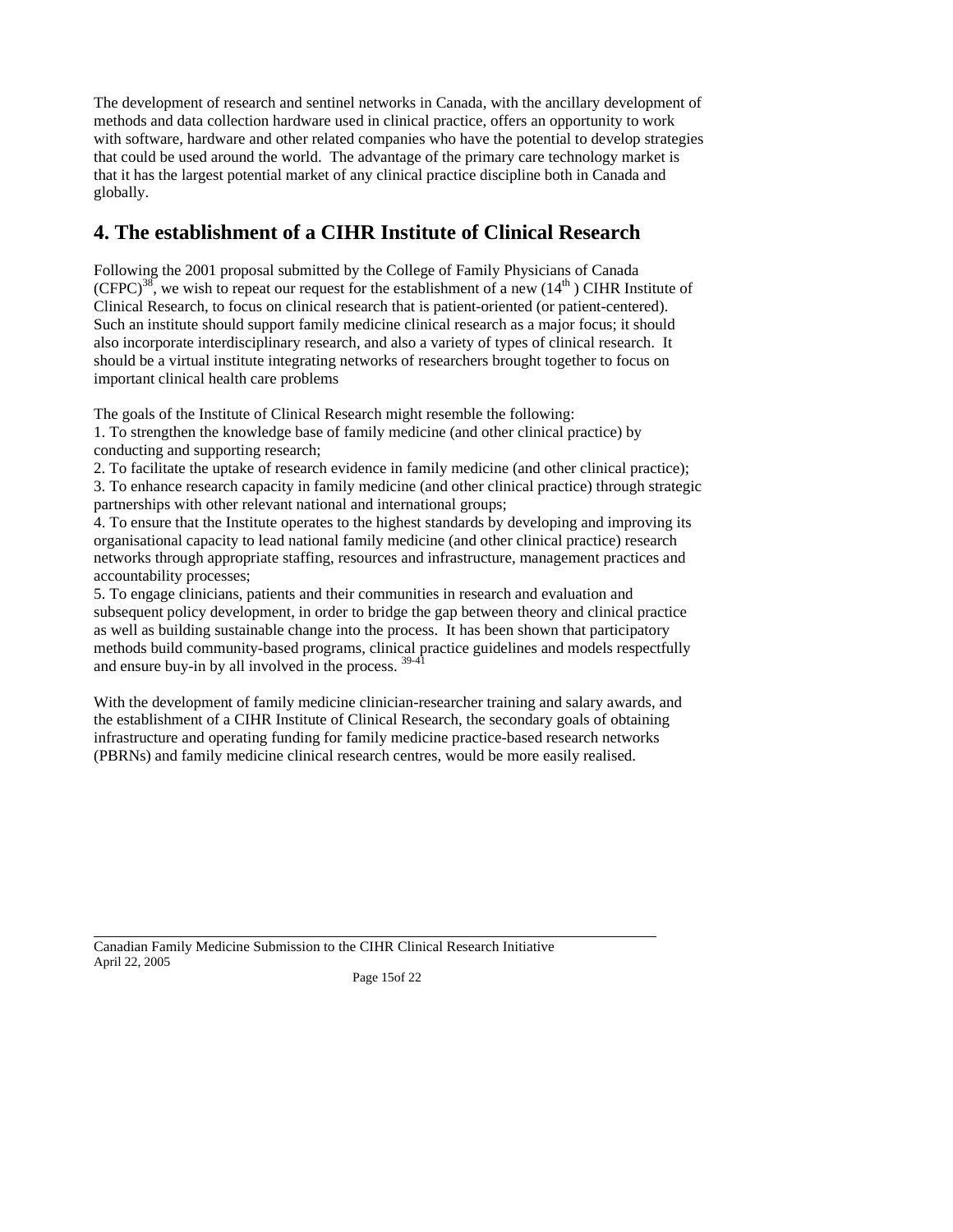### **References:**

- 1. Canadian Institutes of Health Research MUST Report: A Roadmap to Ensure Canadian Leadership in Clinical and Translational Research. <http://www.cihr-irsc.gc.ca/e/22705.html>
- 2. UK Medical Research Council, 20 Park Crescent, London, W1N 4AL, August 1997.
- 3. Health Canada information. <http://www.hc-sc.gc.ca/english/media/releases/2004/fmm08.htm>
- 4. Choices for Change: The Path for Restructuring Primary Healthcare Services in Canada (PDF - 112 KB), available at Canadian Health Services Research Foundation: Health Care in British Columbia, Centre for Health Services and Policy Research. [http://www.chsrf.ca/research\\_themes/ph\\_e.php](http://www.chsrf.ca/research_themes/ph_e.php); Planning for Renewal: Mapping Primary <http://www.chspr.ubc.ca/Research/primarycare.html>
- 5. CIHI Report: Health Care in Canada, 2003. Page 49. Canadian Institute for Health Information, Ottawa, Ontario.<www.cihi.ca>
- 6. World Health Organization (1986). Ottawa Charter for health promotion Ottawa, ON: Author. Retrieved on February 1, 2004 from<www.who.int/hpr/archive/docs/ottawa.html>
- 7. World Health Organization & Unicef (1978). Alma-Ata 1978: Primary health care. Geneva, Switzerland: Author.
- 8. World Health Organization (1999). Community involvement in health development: A review of the concept and practice (H. M. Kahssay & P. Oakley, Eds.). Geneva, Switzerland: Author.
- 9. Starfield B. Primary care and health: a cross-national comparison. JAMA 1991;266:2268- 2271.
- 10. Macinko J, Starfield B, Shi, L. The contribution of primary care systems to health outcomes within Organization for Economic Cooperation and Development (OECD) countries 1970-1998. Health Services Research 2003;38:831-865.
- 11. Starfield B. The effectiveness of primary health care. In: Lakhani M, editor. A Celebration of General Practice. Oxon, UK: Radcliffe, 2003.
- of Primary Care. Jossey-Bass/Wiley, in press February, 2004. 12. Starfield B. Deconstructing primary care. In: Showstack J and Anderson A (eds): The Future
- 13. Forrest CB, Starfield B. Entry into primary care and continuity: the effects of access. Am J Public Health 1998; 88(9):1330-1336.
- 14. Starfield B. Primary Care: Balancing Health Needs, Services, and Technology. New York: Oxford University Press, 1998.
- 15. Canadian Medical Association, 2001.

 $\overline{a}$ 

- 16. This working definition of family medicine research was developed following discussion at The College of Family Physicians of Canada (CFPC) Section of Research Executive The College of Family Physicians of Canada (CFPC) Section of Research Executive Committee Retreat, in Kingston, Ontario: 9 April 2005.
- 17. Australian Primary Health Care Research Institute.
- 18. White K, Williams TF, Greenberg BG. The ecology of medical care. N Engl J Med 1961;265:885-93.
- 19. Green LA, Fryer GE Jr, Yawn BP, Lanier D, Dovey SM. The ecology of medical care revisited. N Engl J Med. 2001 Jun 28;344(26):2021-5
- 20. Mc Isaac WJ, Goel V, To T, Low DE. The validity of a sore throat score in Family Practice. CMAJ 2000;163:811-815.

 Canadian Family Medicine Submission to the CIHR Clinical Research Initiative April 22, 2005

Page 16of 22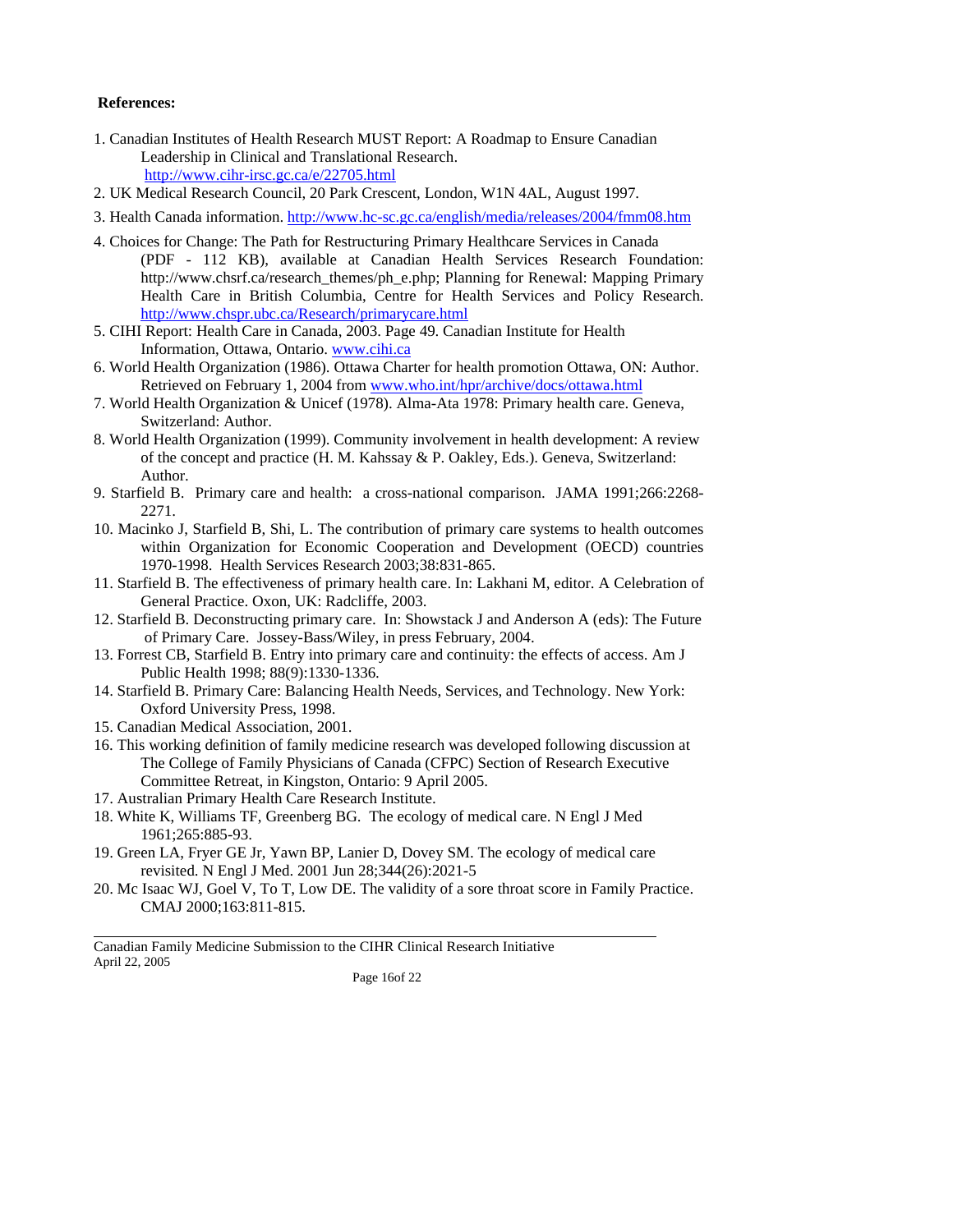- 21. Birtwhistle RV, Godwin MS, Delva D, Casson RI, Lam M, Mac Donald S, Seguin R, Ruhland L. Randomised equivalence trial comparing three months and six month follow up of patients with hypertension by family practitioners. BMJ doi:10.1136/bmj.37967.374063
- 22. Klein MC, Gauthier RJ, Robbins JM, Kaczorowski J, Jorgensen SH, Franco ED, Johnson B, Waghorn K, Gelfand MM, Guralnick MS, et al. Relationship of episiotomy to perineal trauma and morbidity, sexual dysfunction, and pelvic floor relaxation. Am J Obstet Gynecol. 1994 Sep;171(3): 591-8.
- 23. Stewart M, Brown JB, Donner A, McWhinney IR, Oates J, Weston WW, Jordan J. The impact of patient-centered care on outcomes J Fam Pract. 2000 Sep; 49(9): 796-804.
- 24. McIsaac WJ, Low DE, Biringer A, Pimlott N, Evans M, Glazier R. The impact of empirical management of acute cystitis on unnecessary antibiotic use. Arch Intern Med. 2002 Mar 11; 162(5): 600-5.
- exercise to improve fitness? The Step Test Exercise Prescription (STEP) [project.Am](https://project.Am) J Prev Med. 2003 May;24 (4):316-22. 25. Petrella RJ, Koval JJ, Cunningham DA, Paterson DH. Can primary care doctors prescribe
- Volume 2003. Published by The Section of Researchers at The College of Family 26. Family Medicine Research: Current Canadian Index (FMR:CCI), Volume 2002 and Physicians of Canada. (An updated 2002-2003 index will be available in the near future at<http://www.cfpc.ca/English/cfpc/research/index/index18/default.asp?s=1> )
- 27. VanWeel C, Rosser w. Improving Health Care Globally: A Critical Review of the Necessity of Family Medicine Research and Recommendations to Build Research Capacity Annals of Family Medicine 2004;2: 3: Supplement.
- Satisfaction and Canadian Family Physicians' intent to Change Practice: Results of the Canada. In revision. 28. Butt, Debra. Martin, Ruth Elwood. Heale, JoAnn. The Association between Professional 2001 National Family Physicians Workforce Survey, College of Family Physicians of
- 29. Canadian Resident Matching Service (CaRMS).<http://www.carms.ca/jsp/main.jsp>
- 30. Talbot YR, Rosser WW. Taking the first steps. Research career program in family medicine.Can Fam Physician. 2001 Jun;47:1254-60.
- 31. TUTOR PHC: Transdisciplinary understanding and training on research primary health care; a Canadian Institutes of Health Research (CIHR) Strategic Training Program. <http://www.uwo.ca/fammed/csfm/tutor-phc>/
- 32. Community-Based Clinical Investigator (CBCI) Program. University of British Columbia Department of Family Practice. <http://www.familypractice.ubc.ca/b.html>
- 33. CIHR Short-Term Clinician-Investigator Grants.<http://www.cihr-irsc.gc.ca/e/24635.html>
- 34. The CIHR Clinical Research Initiative: A Major Institutional Priority December 2004. <http://www.cihr-irsc.gc.ca/e/26513.html>
- 35. Christie RJ, Hoffmaster CB, Stewart MA. Ethical decision making by Canadian family physicians. CMAJ. 1987 Nov 15;137(10):891-7.
- 36. Hoffmaster CB, Stewart MA, Christie RJ. Ethical decision making by family doctors in Canada, Britain and the United States. Soc Sci Med. 1991;33(6):647-53.
- 37. Stewart M, Marshall JN, Ostbye T, Feightner JW, Brown JB, Harris S, Galajda J. Effectiveness of case-based on-line learning of evidence-based practice guidelines. Fam Med. 2005 Feb;37(2):131-8.

 Canadian Family Medicine Submission to the CIHR Clinical Research Initiative April 22, 2005

 $\overline{a}$ 

Page 17of 22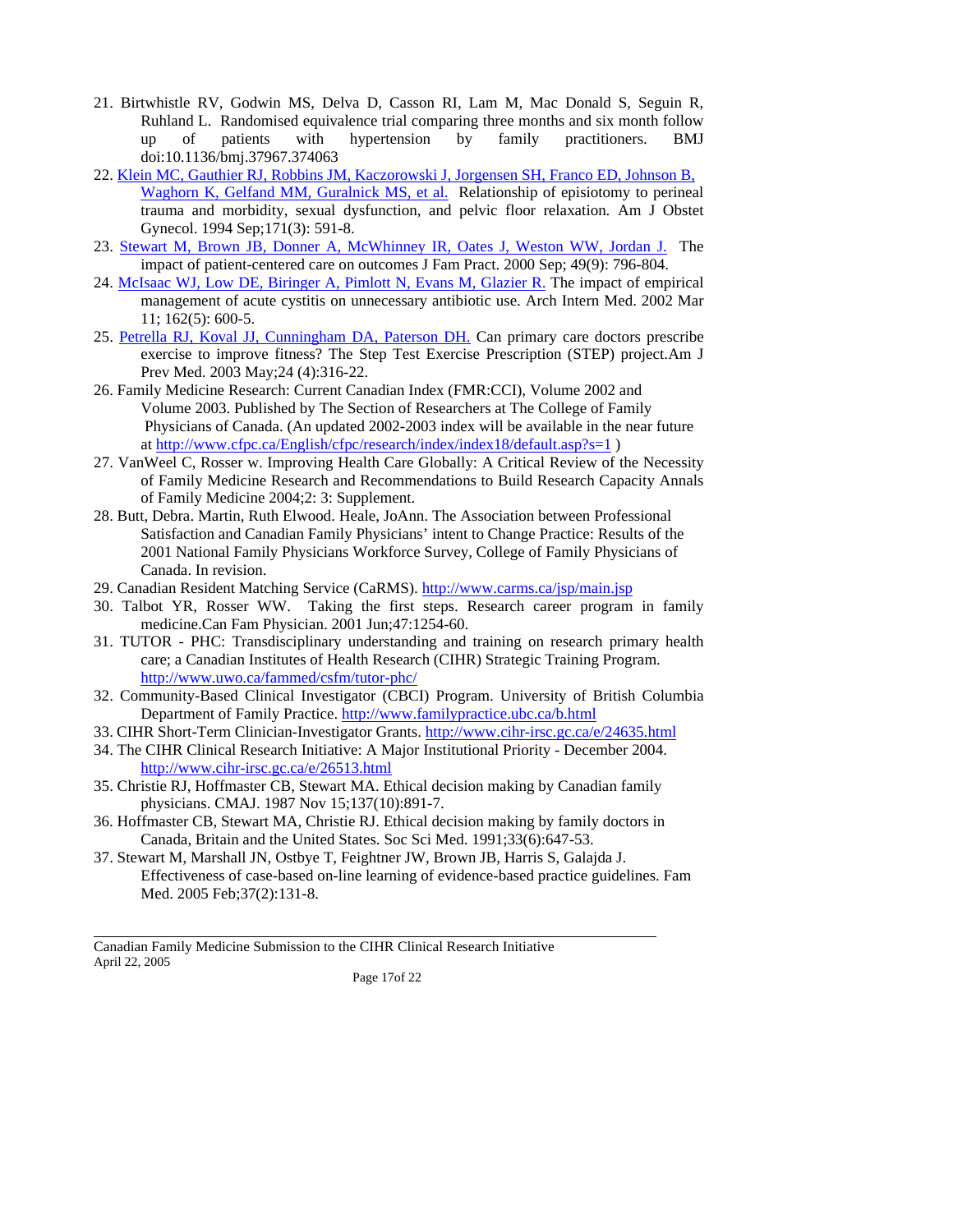- 38. College of Family Physicians of Canada. "The Need for an Institute of Primary Care the Section of Researchers of the CFPC. http://www.cfpc.ca/english/cfpc/research/cihr/ Research within the Canadian Institutes of Health Research." 2001 Discussion Paper by
- the Section of Researchers of the CFPC. [http://www.cfpc.ca/english/cfpc/research/cihr/](http://www.cfpc.ca/english/cfpc/research/cihr) 39. Macaulay AC, Gibson NJ, Freeman W, Commanda L, McCabe M, Robbins C, Twohig P for the North American Primary Care Research Group (1999). Participatory research maximises community and lay involvement. BMJ,319, 774-778.
- Telling and the Health History. Saskatoon, SK: Doctoral dissertation, University of 40. Ramsden VR (2004). Enhancing Wellness Model: Participatory Development of an Individualized Wellness/Health Promotion Program based on the Integration of Story-Saskatchewan.
- 41. Ramsden VR, Transition to an Integrated Primary Health Services Model Research Team 41. Ramsden VR, Transition to an Integrated Primary Health Services Model Research Team [GN White, PR Butt, E Korchinski, H Albert, E Baptiste, G Braun, E Calder, J Crowe, MP Dressler, P Ferguson, A Fineday, D Fineday, D Fisher, L Francis, C Gamble, S Wolfe and the Department of Family Medicine], Cave AJ (2003). Learning with the Community - Evolution to Transformative Action Research. Can Fam Physician, 49, 195-197. the Community - Evolution to Transformative Action Research. Can Fam Hunt, M Jackson, K Hay, GJ Laliberte, M Michaels, D Morales, C Popadynec, S

 Canadian Family Medicine Submission to the CIHR Clinical Research Initiative April 22, 2005

 $\overline{a}$ 

Page 18of 22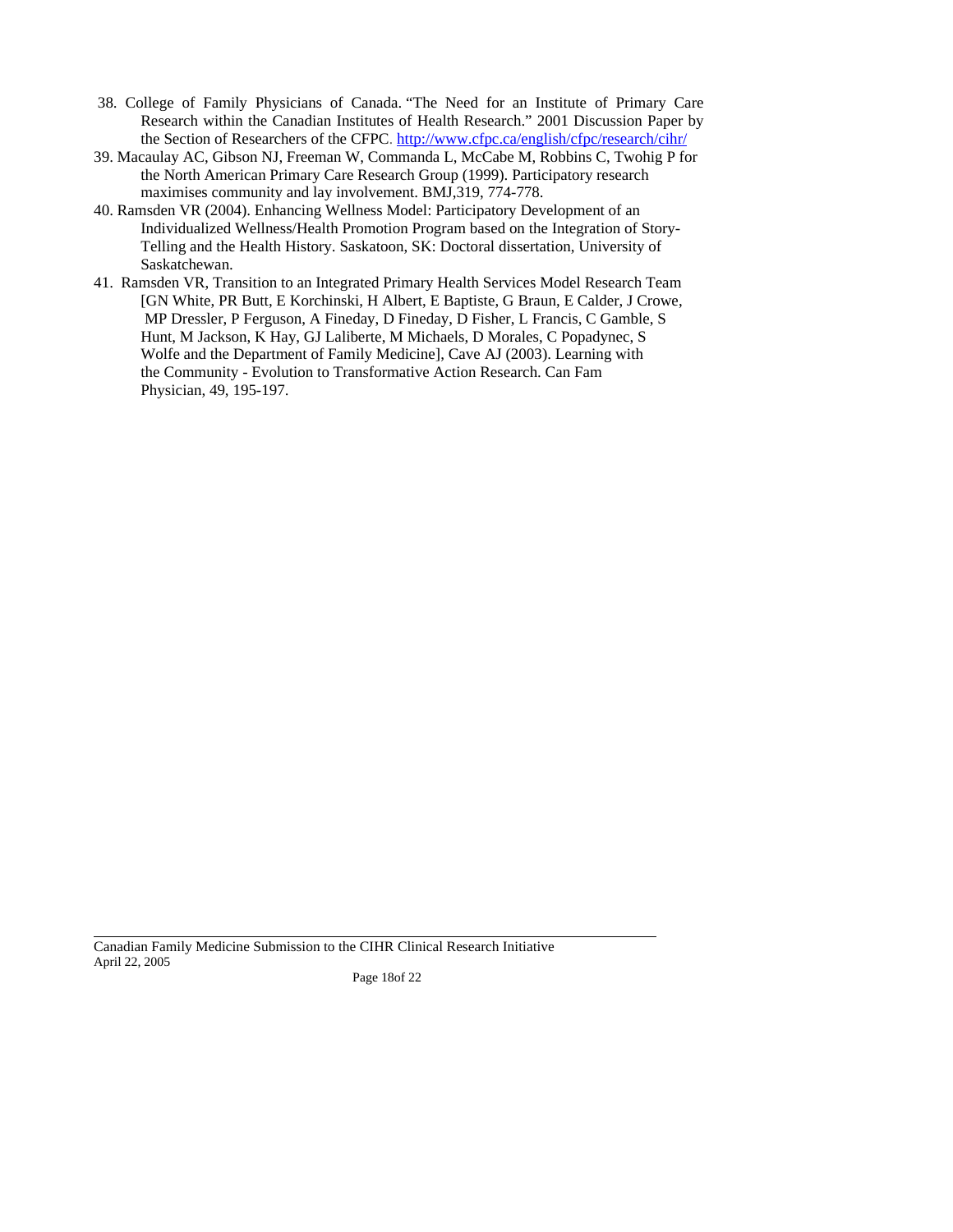Appendix 1

#### **Family Medicine Response to the document: CIHR CATEGORIES OF AWARDS**

Please see the CIHR Research Personnel Programs Guide at <http://www.cihr-irsc.gc.ca/e/781.html#personnel>

 General Guidelines for All Research Training Award Programs can be found at <http://www.cihr-irsc.gc.ca/e/805.html>

- $\circ$  undergraduate students, research trainees, or faculty members in your health profession? Are there any features of these quidelines which are problematic for applicants as
- $\circ$  If so, please note these and key them to the relevant section(s) of the General Guidelines.

## **1-B1.2 Applicant Categories for CIHR Grants**

 with an Institution Paid eligible to receive CIHR funds in trust (see "Obligations of Eligible A Principal Applicant has some form of appointment, usually **an employment relationship**, Institutions" below). This appointment is the major research appointment of the Principal Applicant and allows the Principal Applicant to pursue the proposed research project.

**Problematic:** Some family medicine appointments are not salaried; for example, UBC Clinical Assistant Professor.

1. Health Professional Students (prior to receipt of health professional degree).

## **Health Professional Student Research Awards**

<http://www.cihr-irsc.gc.ca/e/22626.html>

● Are there any features of these awards which are problematic? If so, please note these and key them to the relevant section(s) of the Guidelines.

#### 2. Doctoral Research Trainees

- **a) Doctoral Research Awards** 
	- <http://www.cihr-irsc.gc.ca/e/22321.html>
		- ● Are there any features of these awards which are problematic for potential applicants from your health profession?
	- **b) MD/PhD Program Studentships**

<http://www.cihr-irsc.gc.ca/e/22337.html>

- This program is directed at medical students pursuing a combined MD/PhD degree.
- $\bullet$ How would the terms of reference and guidelines have to be modified to make such a program applicable to your health profession?

**Problematic:** A maximum of 15 Studentships are allocated to the program each year. This number should be increased.

- 3. Post-PhD or Post-Health Professional degree **Research Trainees** 
	- **a) Fellowships**

 $\overline{a}$ 

- <http://www.cihr-irsc.gc.ca/e/22340.html>
	- ● Are there any features of these awards which are problematic for potential applicants from your health profession?

 Canadian Family Medicine Submission to the CIHR Clinical Research Initiative April 22, 2005

Page 19of 22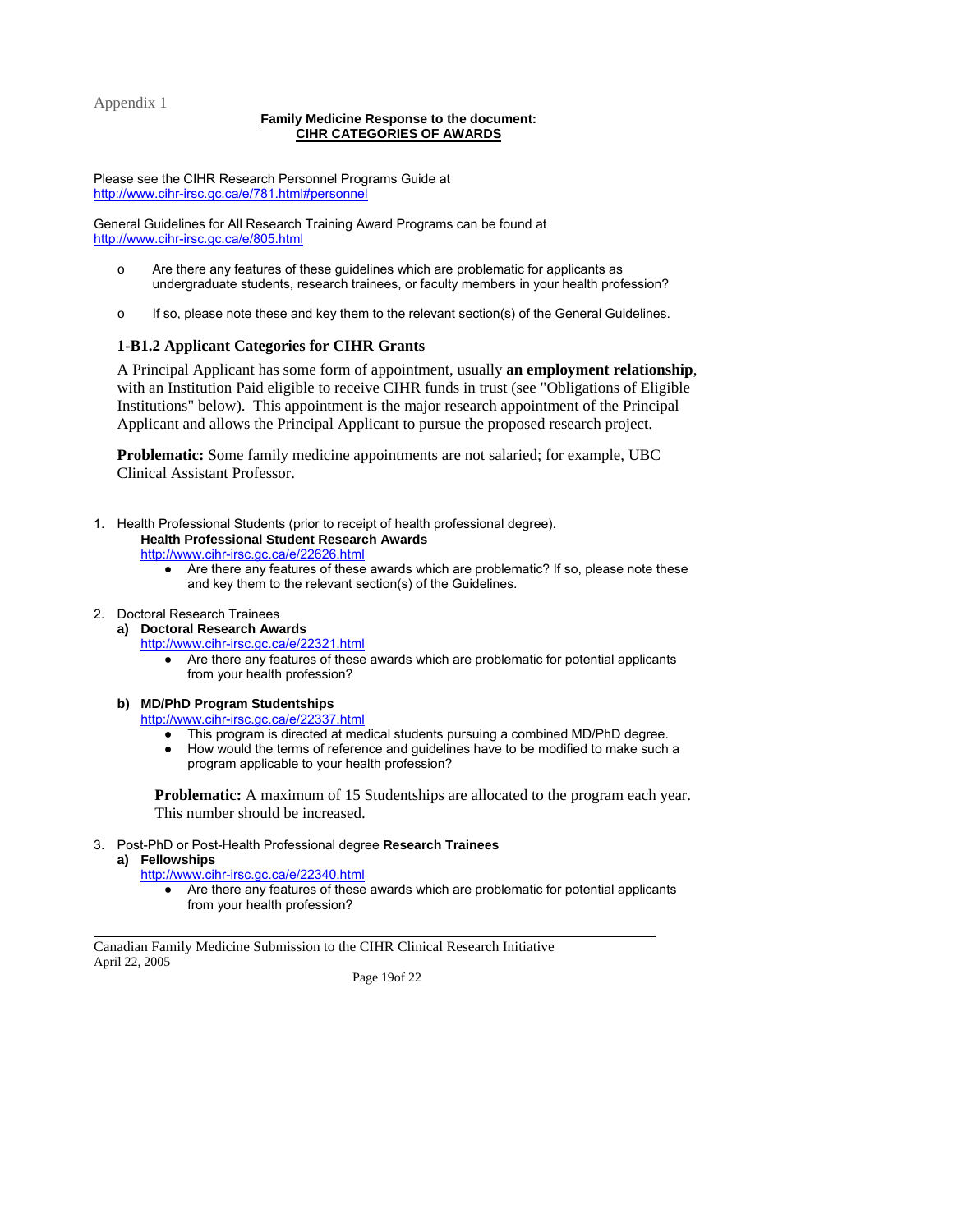#### **b) Clinician Scientist Phase 1**

<http://www.cihr-irsc.gc.ca/e/22371.html>

- ● This program is directed at individuals who hold a health professional degree in medicine or dentistry.
- How would the terms of reference and guidelines have to be modified to make such a program applicable to your health profession?

#### *Commitment of the Nominating Institution*

CIHR expects that the nominating medical or dental school or affiliated institution will offer successful candidates a **full-time faculty or equivalent position as a clinician-scientist** at the completion of the training, subject to satisfactory performance in the research training period.

 appointment at the completion of the training. They require a faculty appointment **Modification:** Practicing family physicians cannot hold a full-time academic that allows them to pursue part-time research and part-time clinical work.

- 4. Faculty Career Awards
	- General Guidelines <http://www.cihr-irsc.gc.ca/e/22631.html#2-B>
	- ● Are there any features of these Guidelines which are problematic for potential applicants from your health profession?

#### *2-B1 Eligibility*

These awards are normally held by investigators with **full-time academic appointments** in faculties of Canadian universities or affiliated institutions.

 **Problematic:** Practicing family physicians cannot hold full-time academic appointments. They require a faculty appointment that allows them to pursue part- time research and part-time clinical work. The awardee must also be allowed to receive appropriate local remuneration for clinical work for the entire duration of the career award.

#### **a) New Investigators**

 $\overline{a}$ 

#### <http://www.cihr-irsc.gc.ca/e/22372.html>

 ● Are there any features of these awards which are problematic for potential applicants from your profession?

#### *Eligibility Requirements*

 Candidates who hold an appointment as an independent investigator are eligible to be  nominated for an award if they have **held a full-time appointment while actively engaged in research,** including research performed in non-academic settings such as industry and government, **for a period of less than 60 months before the competition deadline** (i.e., September 15).

 appointments. They require a faculty appointment that allows them to pursue part- time research and part-time clinical work. The awardee must also be allowed to **Problematic:** Practicing family physicians cannot hold full-time academic receive appropriate local remuneration for clinical work for the entire duration of the career award.

 Canadian Family Medicine Submission to the CIHR Clinical Research Initiative April 22, 2005

Page 20of 22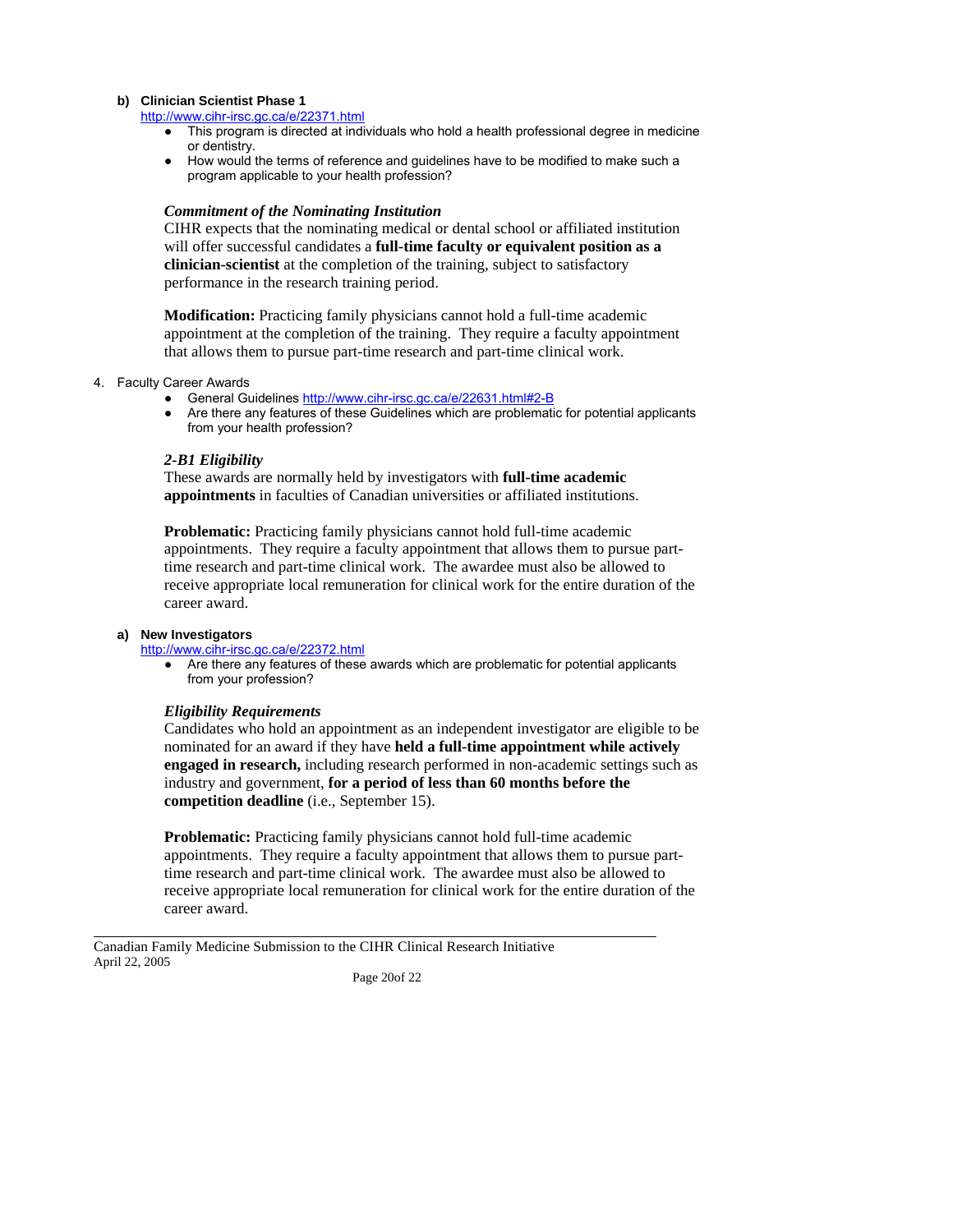#### **b) Clinician-Scientist Phase 2**

<http://www.cihr-irsc.gc.ca/e/22371.html>

- **Application for this faculty career award is restricted to current holders of phase 1 awards.**
- ● Please indicate here, the way in which the phase 2 of the Clinician-Scientist award might need to be modified to make the program applicable to potential applicants from your health profession.

**Modification:** Application for this faculty career award is restricted to current holders of Phase 1 awards, which are training awards. This excludes: (1) family physicians who apply for a career award immediately after completing their research degree, i.e. those who wish to proceed with their own research rather than work as a trainee under the supervision of another researcher, and (2) family physicians who are not eligible to apply for a New Investigator award.

### *Value of Award*

During Phase 2, CIHR's contribution to the investigator's salary is \$50,000 per annum. In addition, CIHR will refund the employer's share of contributions to employee benefit plans in which the institution staff members participate.

 **Modification:** Based on earnings from clinical work, \$50,000 per annum may be sufficient for offsetting 40% research time, i.e. 2 days per week. The optimal arrangement for a practicing family physician researcher is part-time research and part-time clinical work.

### *Earnings from Other Sources*

During Phase 2, the awardee may receive local remuneration for clinical work in amounts consistent with institutional policies. This support should respect the institutional commitment that **not less than 30 hours per week will be spent on research.** 

**Modification:** Practicing family physicians cannot spend 30 hours per week on research for a salary award of \$50,000. Based on earnings from clinical work, \$50,000 per annum may be sufficient for offsetting 40% research time, i.e. 2 days per week. For family physician researchers who do want to spend 30 hours per week on research, the career award amount must be increased to reflect actual clinical earnings.

#### *Commitment of the Nominating Institution*

 candidate and the institution must make a commitment that **not less than 30 hours**  During Phase 2, when CIHR provides a contribution to the recipient's salary, both the **per week** will be **spent on research.** 

 **Modification:** Practicing family physician researchers will not want to, or be able to, spend 30 hours per week on research. For example, they may spend 2 days per week on research and the remainder on clinical work.

 Canadian Family Medicine Submission to the CIHR Clinical Research Initiative April 22, 2005

 $\overline{a}$ 

Page 21of 22